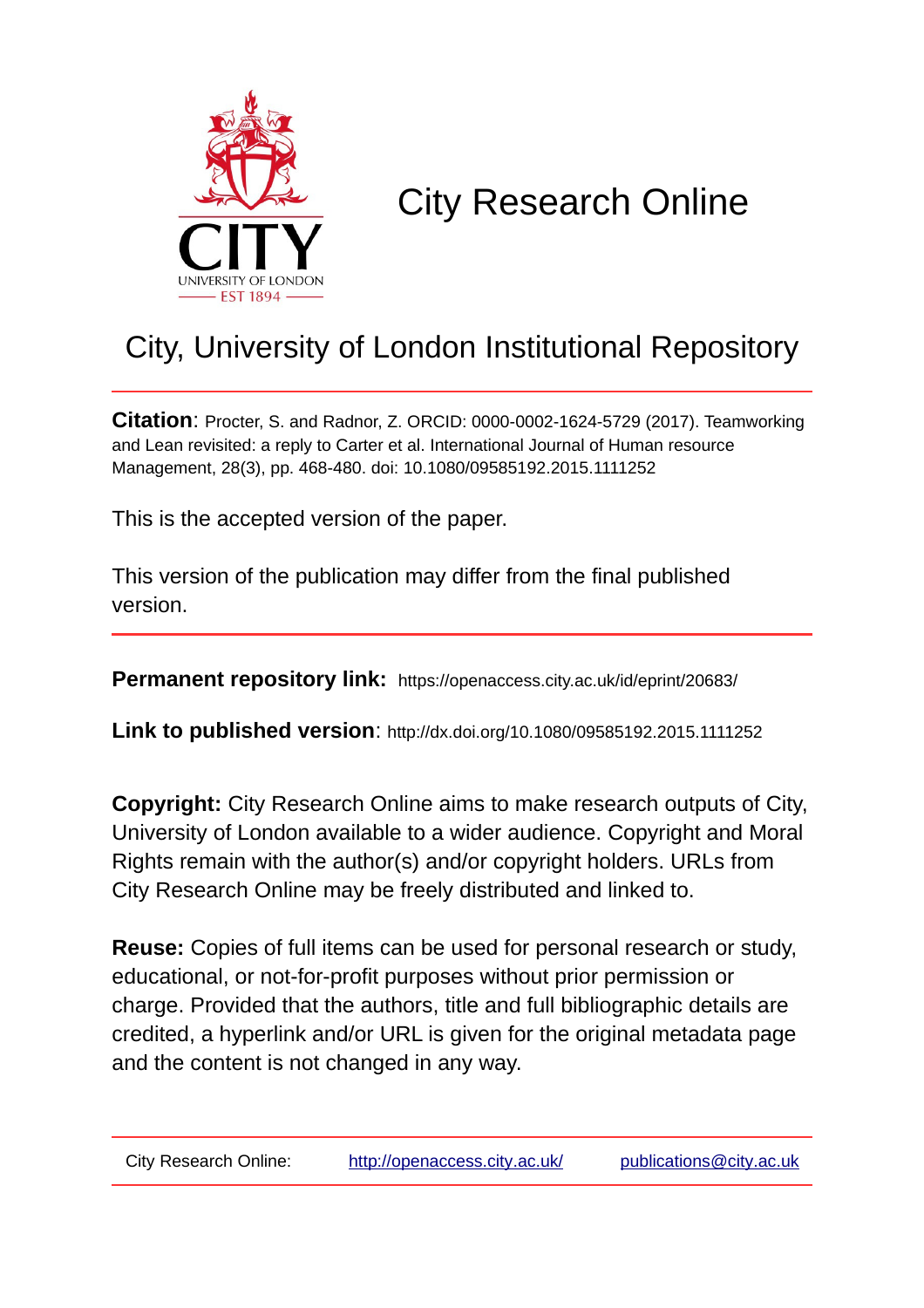

#### **Teamworking and Lean in UK Public Services Revisited: A Reply to Carter et al.**

|                                   | Journal: The International Journal of Human Resource Management |
|-----------------------------------|-----------------------------------------------------------------|
|                                   | Manuscript ID   RIJH-2015-0791                                  |
| Manuscript Type:   Original paper |                                                                 |
|                                   | Keywords: Lean, teamworking, teams, public services, HMRC, UK   |
|                                   |                                                                 |

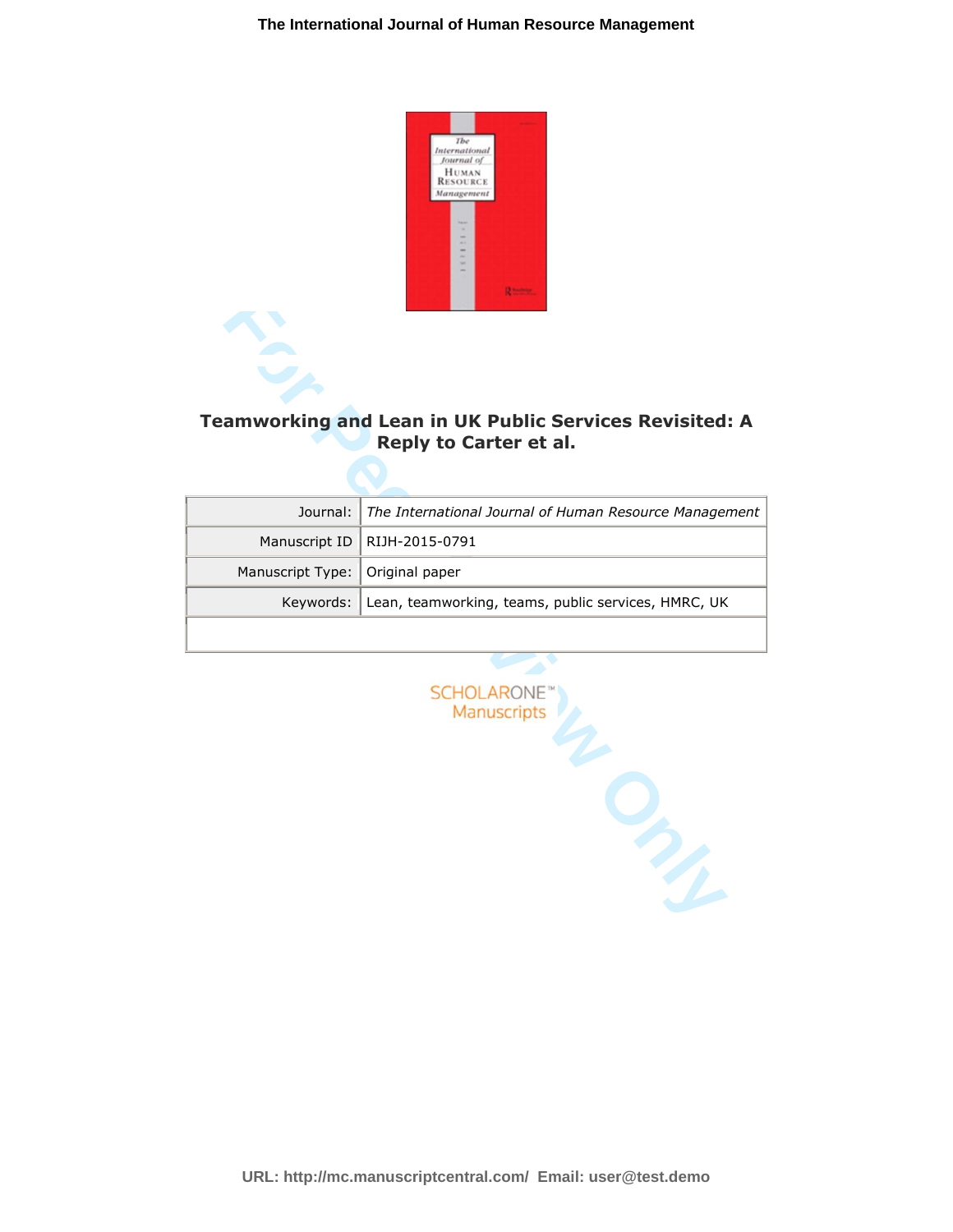**Page 1 of 20**

### **TEAMWORKING AND LEAN IN UK PUBLIC SERVICES REVISITED: A REPLY TO CARTER ET AL.**

#### **Abstract**

the subject of teamworking under Lean in UK public services (Procter a<br> **For Perly covers the following issues which Carter et al.** have raised: the life<br>
neture our findings; the way in which we used concepts such as auto This paper is a reply to Carter et al.'s (2015) response to an earlier paper of ours in this journal on the subject of teamworking under Lean in UK public services (Procter and Radnor, 2014). Our reply covers the following issues which Carter et al. have raised: the literature we used to structure our findings; the way in which we used concepts such as autonomy and teamworking; our research methods and approach; how Carter et al.'s newly available data on teamworking might be interpreted; and how data drawn from an official employee attitude survey might best be understood. On the basis of this we conclude that Carter et al.'s paper fails to meet its objectives. On some things the authors are simply wrong; on others, they grossly misrepresent our position; on still others, their interpretations are, at best, highly questionable.

#### **Introduction**

This paper is written in reply to Carter et al.'s (2015) response to the paper of ours (Procter and Radnor, 2014) that appeared last year as part of a special issue of *The International Journal of Human Resource Management* on the subject of lean management. Our paper used a study of Her Majesty's Revenue & Customs (HMRC) to examine the operation of teamworking in the context of a lean environment. We found that some evidence existed for a worsening of employees' working conditions, and they also had little opportunity to be involved in improvement activity. At the same time, the experience of Lean amongst employees was not unequivocally negative, with the operation of work teams in HMRC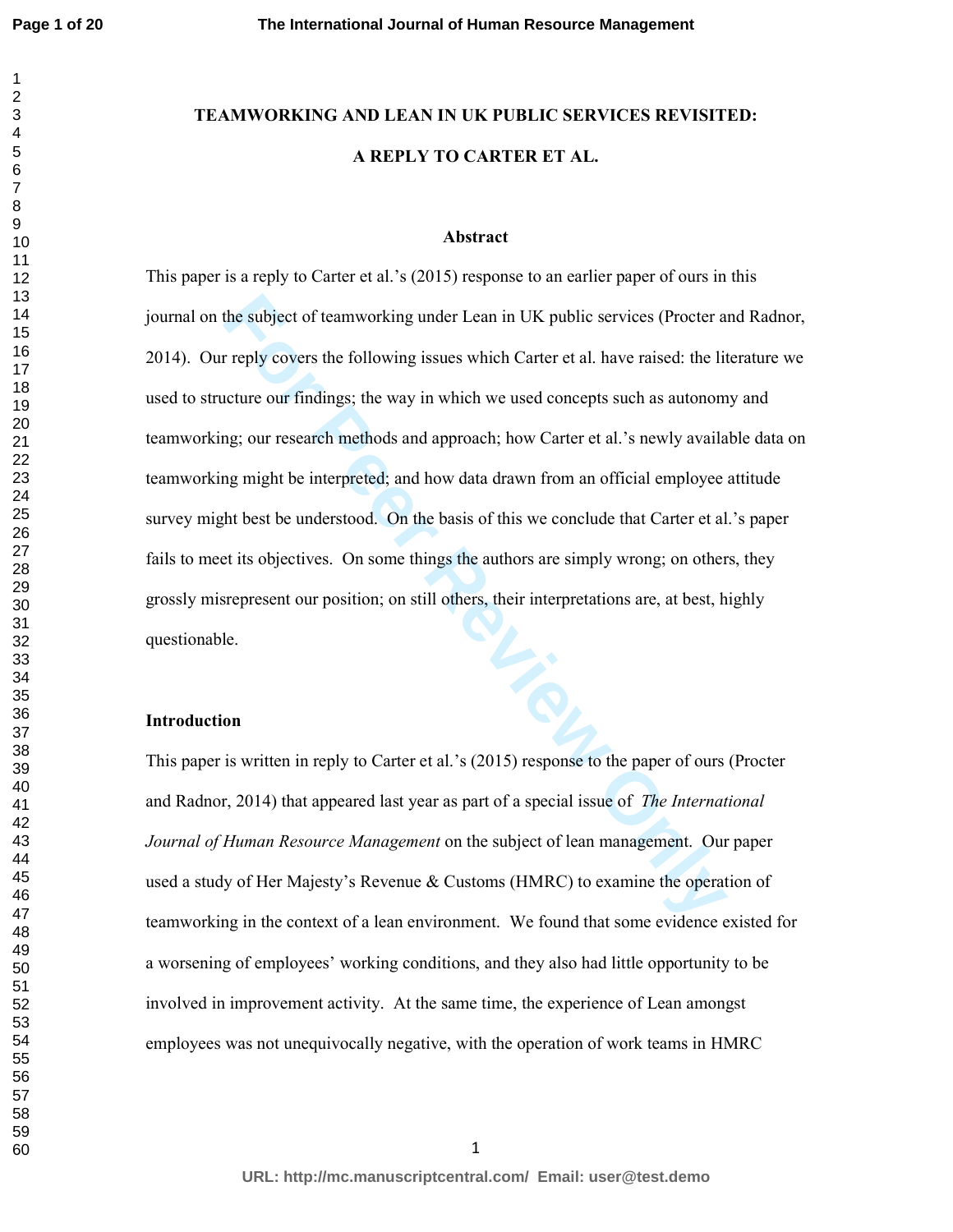seeming to provide one way in which the increased demands made on employees might be accommodated.

 As part of the attempt to draw the wider implications of these findings, we set them against what Carter et al. had found in their study of Lean in the same organization (Carter et al., 2011a, 2011b, 2013a, 2013b). Our argument here was that Carter et al. had taken little or no account of the way in which teamworking operated in HMRC, and that, had they done so, then it might have been easier to understand the differences between their findings and ours—and also between their findings and the results of an official employee survey undertaken at around the same time (Civil Service People Survey, 2011).

ant of the way in which teamworking operated in HMRC, and that, had thight have been easier to understand the differences between their findin also between their findings and the results of an official employee surve at ar Carter et al.'s response to our paper (Carter et al., 2015) can be found elsewhere in this issue of *The International Journal of Human Resource Management*. It can be seen from this that rather than engage with the points we made about their work and try to understand how any differences might best be understood, Carter et al. mount a full-scale defence of their position and full-scale attack on ours. As this reply to their paper will demonstrate, they do not make a very good job of this. On some points they are simply wrong; on others, they grossly misrepresent what our paper said; on still others, their interpretations are, at the very least, highly questionable.

 Our reply to Carter et al. follows roughly the structure (though not the section headings) of their response. We thus cover the following main issues: the literature we used to structure our original findings; the way in which we used concepts such as autonomy and teamworking; our research methods and approach; how Carter et al.'s newly available data on teamworking in HMRC might be interpreted; and how the data drawn from the Civil Service People Survey might best be understood. In conclusion, we bring these things together and try to make some sense of the position that Carter et al. have taken.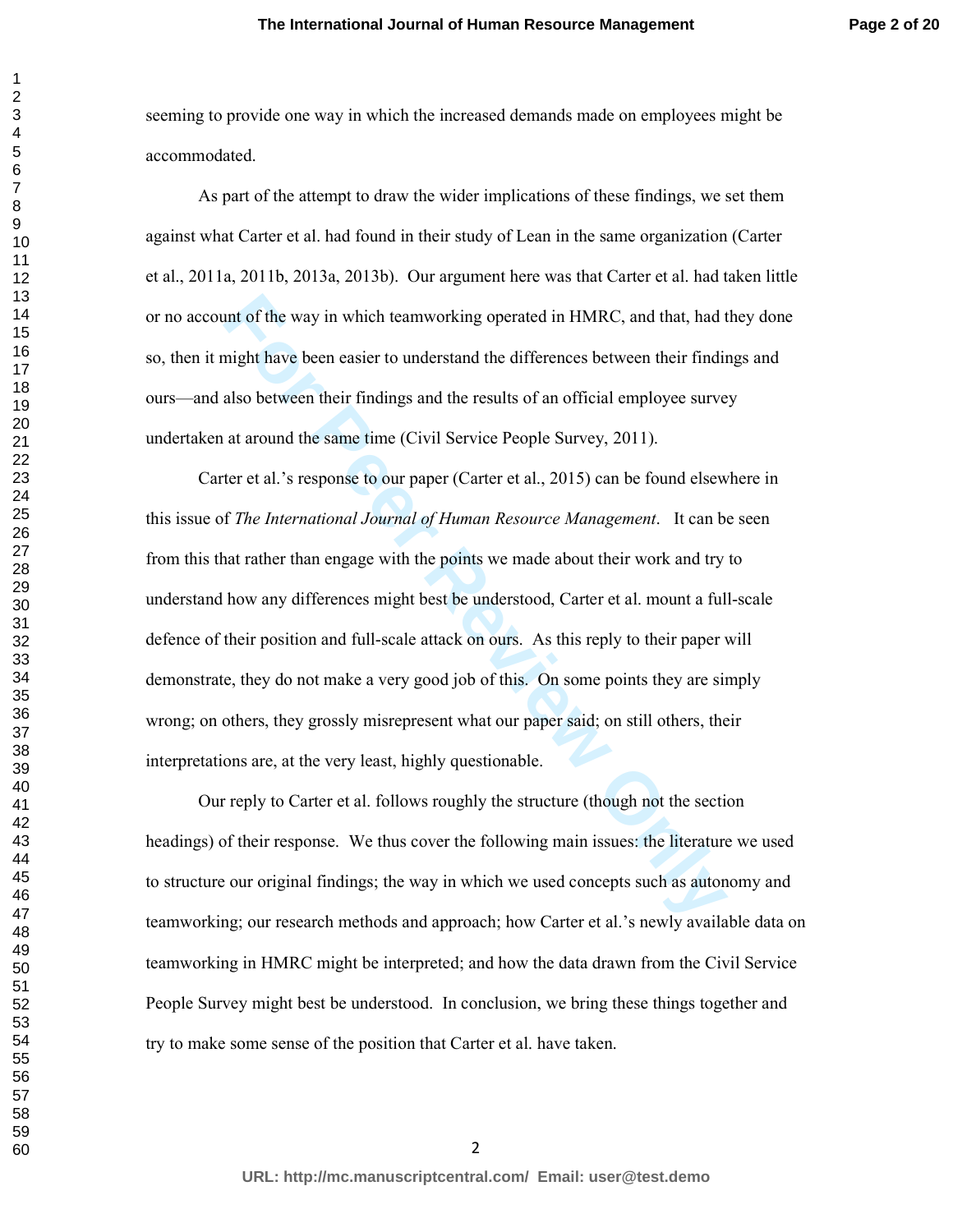**Page 3 of 20**

#### **The "missing literature"**

cannot at al., 2009. There are a number of things that need to be s<br>
first is to question the extent to which these books and articles together coody' of work in the way that Carter *et al.* claim. If we look at some of t<br> We turn first, therefore, to the claim of Carter *et al*. (2015: 3) that we deliberately avoid reference to 'a body of largely [sic] well-known critical work on lean'. This body of work is said to be made up of the following: Danford, 1998; 1999; Delbridge, 1998; Landsbergis *et al*., 1999; Lewchuk and Robertson, 1997; Mehri, 2006; Sprigg and Jackson, 2006; Sprigg *et al*., 2007; and Stewart *et al*., 2009. There are a number of things that need to be said about this. The first is to question the extent to which these books and articles together constitute a cohesive 'body' of work in the way that Carter *et al*. claim. If we look at some of these works individually, we can note, for example, that Sprigg *et al*. (2007) contains no mention at all of lean management. Delbridge's (1998) book is concerned with how employees work under Lean, but it is at least questionable whether it takes the line that Carter et al. attribute to it (see Procter, 2001). Equally, while Mehri (2006) might be considered to be sufficiently 'critical', its focus is on product development rather than core operations. Other references on the list might be argued over, but it still seems something of an overstatement to describe these items taken together in the way that Carter et al. do—especially when the first item, 'Danford (1998)', seems not to exist at all.

It also seems that our non-inclusion of these references comes as much more of a shock and an affront to Carter *et al*. than it would to anyone else. To illustrate this, we look at the seven other articles on lean management contained in the special issue of *International Journal of Human Resource Management*. These also make little use of the references that Carter et al. recommend. Of the seven articles, only one (de Koeijer *et al*., 2014) contained as many as three of the eight references in Carter *et al*.'s list, one (Cullinane *et al*., 2014) contained two, two articles (Bouville and Alis, 2014; Thirkell and Ashman, 2014) contained one each, and three (Lindsay *et al*., 2014; Sparrow and Otaye-Ebede, 2014; Stanton *et al*. 2014) contained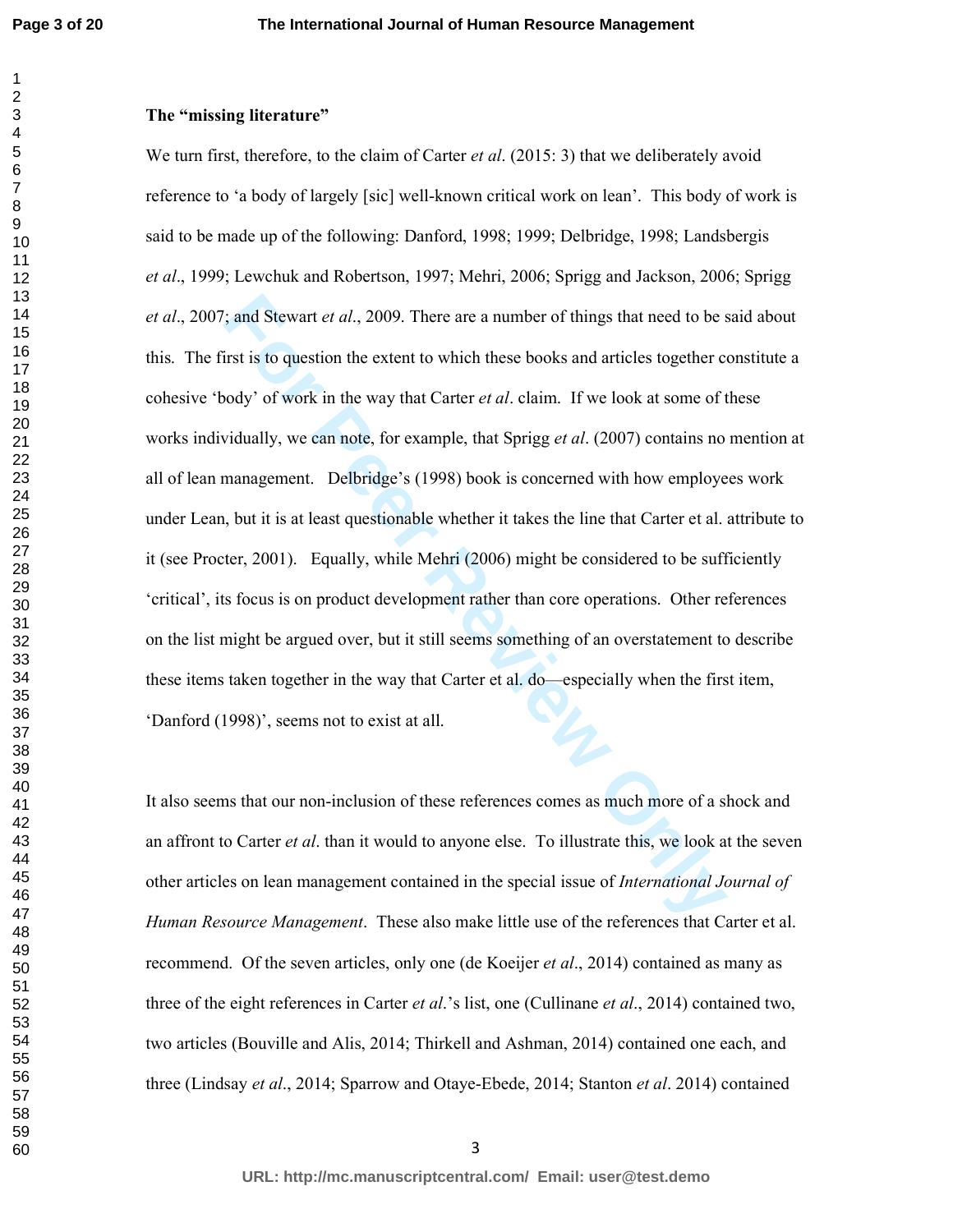none at all. Looking at the same thing from the point of view of the eight 'missing literature' items, then, out of seven potential citations from the special issue, only one item on the list (Landbergis *et al*., 1999) is cited as many as three times, only one (Stewart *et al*, 2009) has two citations, two items (Mehri, 2006; Sprigg and Jackson, 2006) have just one citation each, and the other four (Danford, 1999; Delbridge, 1998; Lewchuk and Robertson, 1997, Sprigg *et al*., 2007) have none at all. In sum, out of 56 possible citations (if all the seven papers in the special issue cited all eight available items on the recommended list) we have a grand total of seven. This is not, of course, to question the merits of the individual books and papers on Carter *et al*.'s list; it is merely to suggest that they do not together comprise such a central body of literature as Carter *et al*. claim.

The sum and the sum, out of 56 possible citations (if all the seven pissue cited all eight available items on the recommended list) we have a en. This is not, of course, to question the merits of the individual books<sup>2</sup> C Carter *et al*. might see in all this a grand conspiracy to suppress the 'truth' about Lean; the reality, however, is rather more prosaic. Rather than worrying about having to pass muster at some kind of bibliographic kit inspection, the choice of what literature to use—for us, and, presumably, for the other authors of papers in the special issue--will depend on the questions to which the paper is attempting to provide answers. Carter *et al*. clearly do not like the questions we are addressing (and they go so far as to provide a draft of a question they think we *should* be looking at (2015, note 4)), but they can hardly expect us not to use the literature we consider most relevant in attempting to provide answers to them. The central concerns of our paper was what teamworking might and does like look under Lean, but Carter *et al*. provide no real account of how consideration of the 'omitted' references might contribute to this. They describe the ways in which they claim that this literature portrays lean teams (Carter et al., 2015: 4), but provide no specific references to back this up.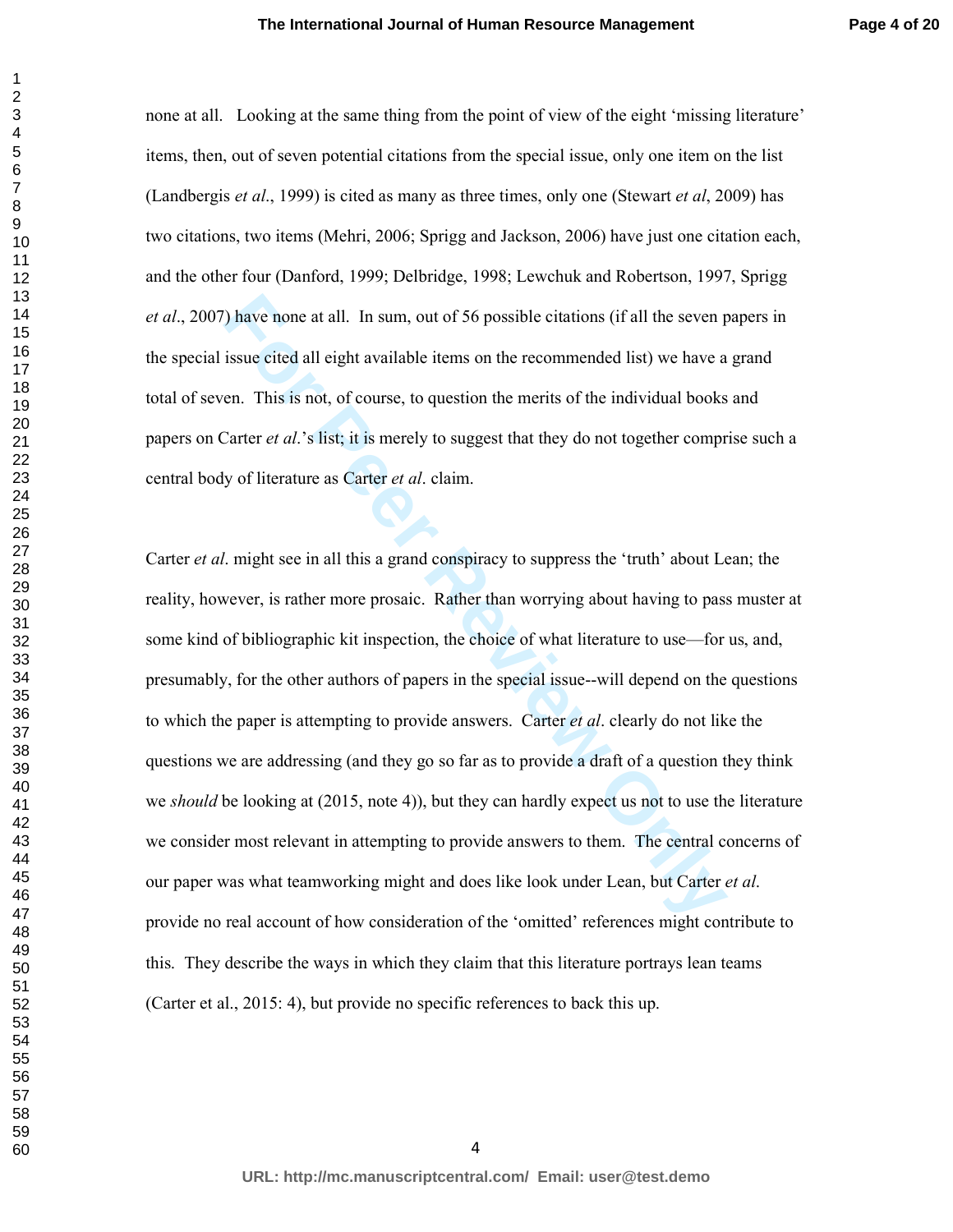Indeed, Carter et al. themselves would barely meet the requirements that they are so keen to impose on others. If we look at the four papers of theirs (Carter *et al*., 2011a; 2011b; 2013a; 2013b) that we cite in our original article (Procter and Radnor, 2014), then only one of them (Carter *et al*., 2013b) cites the majority of the papers on their recommended reading list. Looked at from the other direction, only one paper from their list (Lewchuk and Robertson, 1997) is cited in all four of Carter *et al*.'s papers, and, one other (Mehri, 2006) is actually not cited in any of them.

read in all four of Carter *et al.* 's papers, and, one other (Mehri, 2006) is active of them.<br>
For the state of the state of the state of the state of the state of the state of the state of the state of the state of the s In any case, if we had been so keen to avoid reference to work in what is identified as this 'critical' tradition, why would we not avoid reference to the work of Carter et al. themselves? Carter et al. (2015: 4) place their own work squarely in this tradition, but we cite four of their papers (Carter *et al*., 2011a; 2011b; 2013a; 2013b) and address in a direct way the issues they raise—this is precisely what has generated their response. They might not like how we interpret their work, and they are, of course, quite entitled to respond to this interpretation. They cannot at the same time, however, accuse us of ignoring the approach of which it is part.

#### **Teamworking and lean: Some conceptual considerations**

A second main area of concern for Carter et al. is the concepts we (and they) use and the theoretical positions underlying them. What we get from them, however, is a very detailed but very muddled and ill-tempered critique of how we approach the contextualisation of our empirical findings. It is difficult to know where to start in all this, but let us take a deep breath and dive straight in. Carter *et al*. (2015: 3-4) say first that we somehow 'imply' that their labour process perspective has dictated their research findings. This seems to be based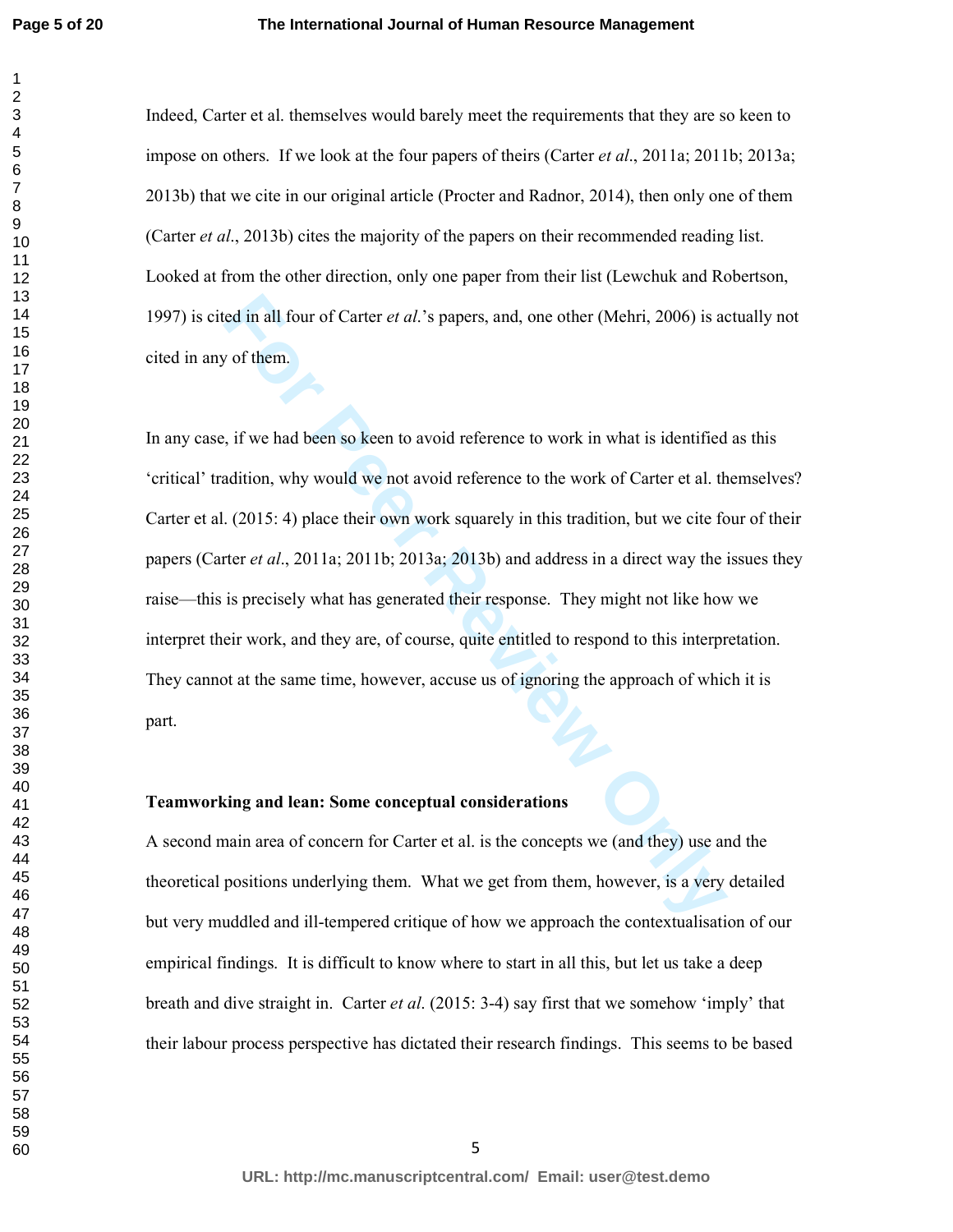largely on our description of a labour process perspective as 'underpinning' their conclusions (Procter and Radnor, 2014: 2982).

Carter et al. are certainly very quick to take offence. They accuse us of portraying them as a labour process 'outlier' that 'stands "in contrast to" all other studies' (Carter et al., 2015: 4). The phrase 'in contrast to' is indeed taken from our paper (p. 2892), but it is clear that the contrast we refer to is between Lean's importance in HMRC and its more limited impact elsewhere in the public sector. But why, in any case, is referring to their paper as taking a labour process approach something to which they take exception? Quite apart from anything else, the paper of Carter et al.'s we focused on here (Carter et al. 2011b) is entitled '"All they lack is a chain", a quote taken not from a research participant in HMRC but from a manager cited in Braverman's (1974: 336) *Labor and Monopoly Capital*.

<sup>2</sup> in contrast to' is indeed taken from our paper (p. 2892), but it is clear that the refer to is between Lean's importance in HMRC and its more limited in the public sector. But why, in any case, is referring to their p Carter et al. (2015) are also very critical of our treatment of the idea of teamworking, but their claims are based on a bewildering misinterpretation of what we actually said. Carter et al. (2015: 5) offer a potted history of teamworking, distinguishing between the Lean and the socio-technical systems (STS) traditions. This allows them to accuse us of executing a 'conflation' of these traditions, something which Carter et al. (2015: 5) say creates for us 'an underlying theoretical problem'. The problem, apparently, is that we confuse 'autonomy' with 'empowerment'. Worker autonomy is a good thing from Carter et al.'s perspective; while empowerment, 'a classic term in the unitarist HRM lexicon' (Carter et al., p. 5), is not.

It must be very comforting to be able to make such a clear-cut and universally applicable distinction, but for many of us it is not so easy to do. The passage in our paper in which Carter et al. spot our supposed confusion is that which relates to the work of Vidal (2007)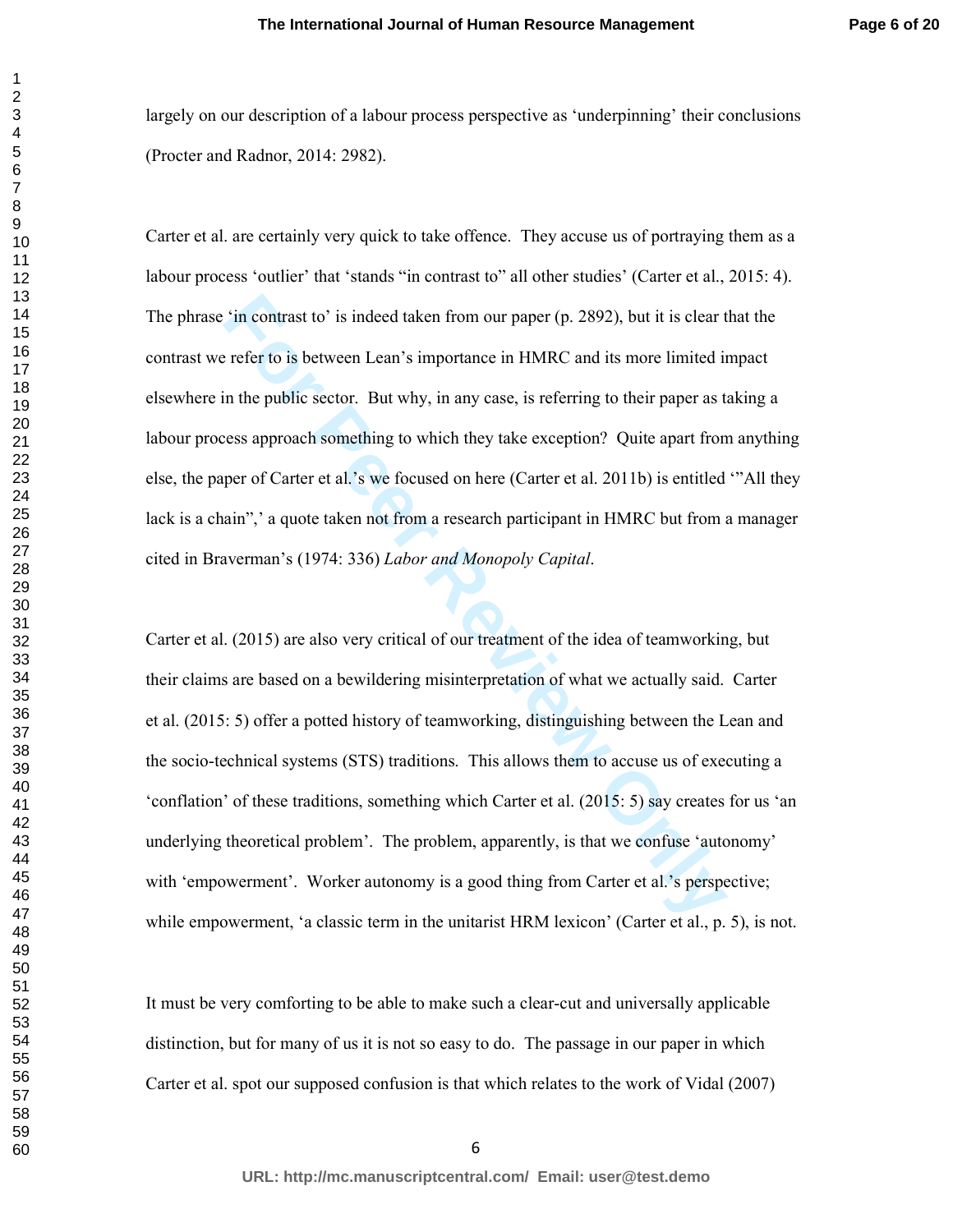#### **The International Journal of Human Resource Management**

(Procter and Radnor, 2014: 2980). We use the term 'empowerment' here because this is the term that Vidal himself uses—and, in fact, apart from in reference to Vidal, we do not use the term at all in the paper. Now, whether, in Carter et al.'s terms, Vidal actually means 'empowerment' or whether he means 'autonomy', we can leave to them to judge. They might also look at one of the papers on their own list, Lewchuk and Robertson's (1997) 'Production without empowerment'. Is such production to be seen as a good thing or a bad thing?

**For Perromannia** is such production to be seen as a good thing<br> **For the Say, of course, that we should have no regard to the meaning of term**<br> **For Say, of course, that we should have no regard to the meaning of term**<br> All this is not to say, of course, that we should have no regard to the meaning of terms; only that issues of definition can never be so clear-cut and universally applicable as Carter et al. suggest. Issues of precise definition might be important, but they cannot be central to every paper. We can see, even in the response of Carter et al. (2015), how they begin to tie themselves up in knots. Having distinguished between autonomy and empowerment, they then refer to 'genuine autonomy' (Carter et al., 2015: 5). What, then, is non-genuine autonomy?

Carter et al. (2015: 5-6) turn then to the question of how these things might play out in the context of lean teams, where they make objection to our use of the term 'indirect autonomy'. Our objective here was to convey the idea that employees might have some control over how they did their work, but, that rather than enjoying any day-to-day discretion, any control would be achieved through contributions to the development of new standardised working practices. We fully acknowledge in our paper how workers' scope in this regard might be severely circumscribed and even counter-productive (Procter and Radnor, 2980-2981), and it was not our intention to portray Lean as any kind of exemplary practice in regard to employee autonomy. Allowing for the logical possibility that this notion of autonomy might

**URL: http://mc.manuscriptcentral.com/ Email: user@test.demo**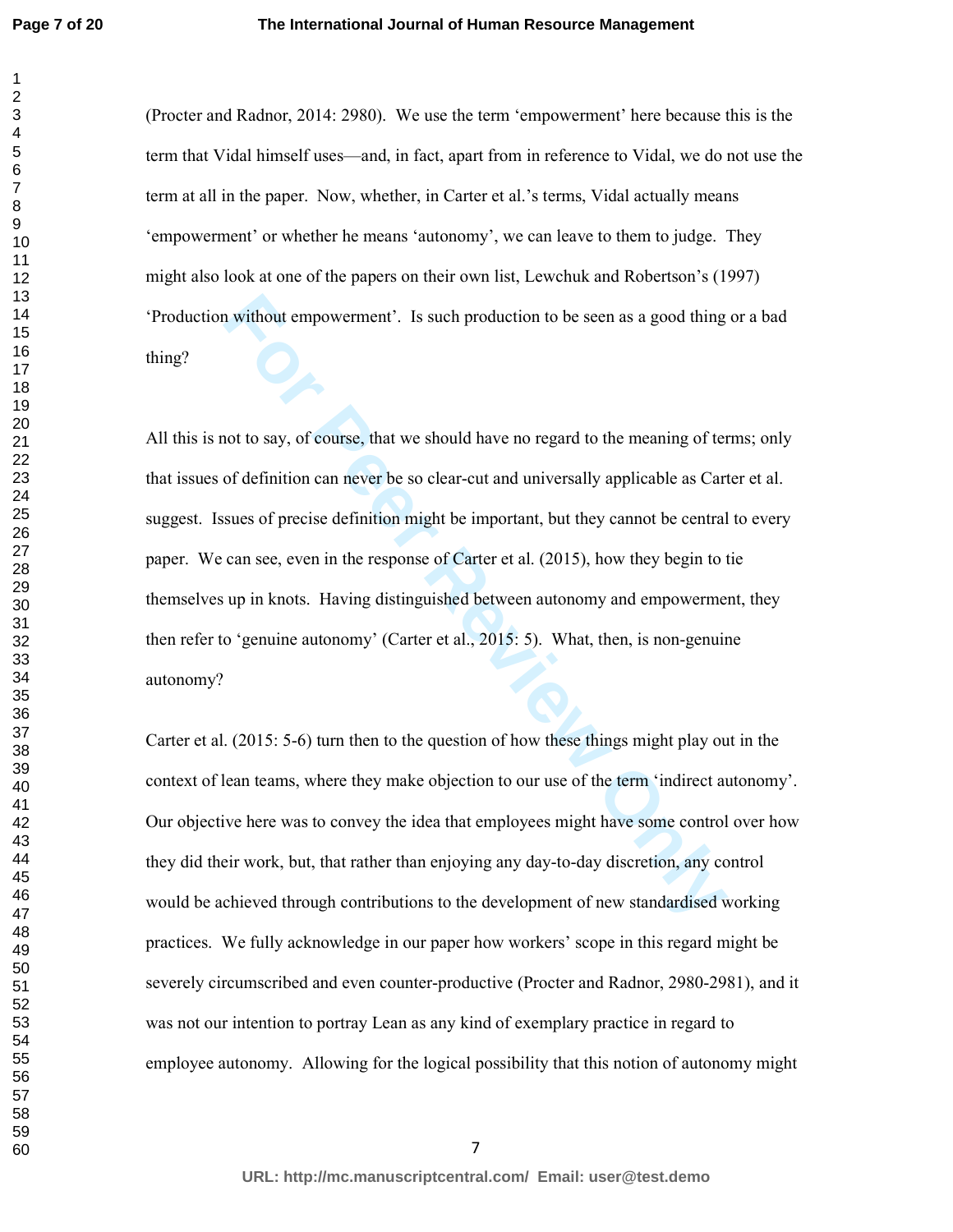be extended hardly constitutes an heroic attempt to 'rescue' the idea of autonomy for Lean (Carter et al., p. 6).

Carter et al. (2015: 6) as a 'second rescue attempt' for autonomy. As or (Procter and Radnor, 2014: 2982), 'Procter and Currie found a form of p in which autonomy played little part'. How teamworking had worked argued, '[w Even more of a puzzle is how the idea of target-based teamworking, developed by one of us in an earlier study of HMRC's main predecessor organization (Procter and Currie, 2004), can be seen by Carter et al. (2015: 6) as a 'second rescue attempt' for autonomy. As our paper makes clear (Procter and Radnor, 2014: 2982), 'Procter and Currie found a form of teamworking in which autonomy played little part'. How teamworking had worked in this case, it was argued, '[was] through the collective responsibility that team members felt for meeting the team's work targets' (Procter and Radnor, 2014: 2982). Carter et al. (2015: 6) dismiss as a 'fallacy' the idea that 'team-based targets generate a tangible sense of collective teamworking', citing a piece of work in which they say targets did not act in this way (Baldry et al., 1998). How this in itself establishes the fallistic nature of the argument is not made clear; but, perhaps more importantly, we cannot in any case see how use of the idea of targetbased teamworking represents any kind of attempt to 'rescue' the idea of autonomy. If anything, the exact opposite is the case. Carter et al. (2015: 7) say that the work of van den Broek et al. (2004) is 'instructive' here—it is, but not for the reasons that Carter et al. think. There are, in fact, strong parallels between van den Broek et al.'s 'teams without teamwork' and what we might describe as Procter and Currie's 'teamworking without (much) autonomy'.

#### **Research methods and approach**

In Carter et al.'s (2015) third main area of concern, research methods and approach, they begin by providing an account of their motivations and the methods they used in their own research in HMRC (2015: 8-9). Quite why they do this is difficult to understand at first sight,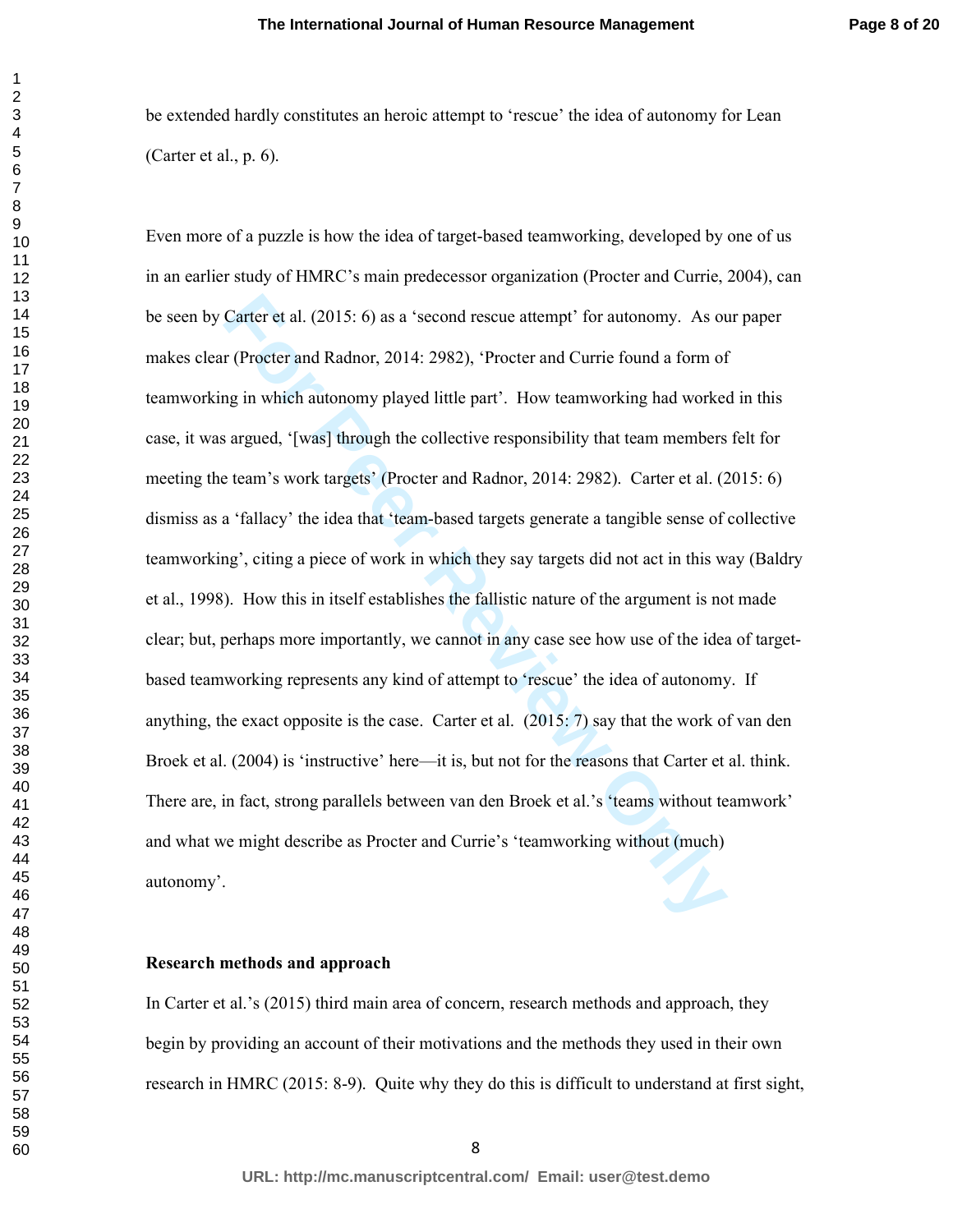since none of the assertions they are so anxious to make is a response to anything we said in our paper. They say, for example, that they were 'committed to giving expression to the experiences and voices of the marginalised agents within the dominant discourse (Carter et al., 2015: 8) and that '[this] orientation does not render our research problematic nor mean that our evidential basis is narrow' (Carter et al., 2015: 8), but this is not a direct response to anything in Procter and Radnor (2014). They say that we describe their interpretation as 'one-sided' (Carter et al., 2015: 9), but this expression, or anything like it, appears nowhere in our paper. We did say that their portrayal of Lean in HMRC is 'almost exclusively negative' (Procter and Radnor, 2014: 2992) but this was merely a description of what Carter et al. themselves are claiming.

Procter and Radnor (2014). They say that we describe their interpretative (Carter et al., 2015: 9), but this expression, or anything like it, appears We did say that their portrayal of Lean in HMRC is 'almost exclusively d In any case, Carter et al. seem to want it both ways. In seeking to give a voice to those marginalised in HMRC, they say, the purpose of their research 'was *not* [emphasis added] to chase elusive and unattainable universal truths of lean' (Carter et al., 2015: 8). Yet in the following paragraph (Carter et al., 2015: 9), their stress on the breadth, depth and objectivity of their research suggests that this is exactly what they are trying to do—especially if we are to take their work as part of the body of research that we are supposedly ignoring because of the 'truths' it has established about Lean.

These difficulties for Carter et al. arise in part because they want to make a distinction between their own 'unequivocally independent' research (Carter et al., 2015: 8) and the research upon which our paper was based, 'the degree of independence [of which],' they say (Carter et al., 215: 7), 'is open to question'. Again, while Carter et al.'s paper claims to be a response to ours, nowhere did we raise the question of the degree to which their research was independent. Clearly, however, they feel the need to defend themselves on this issue. What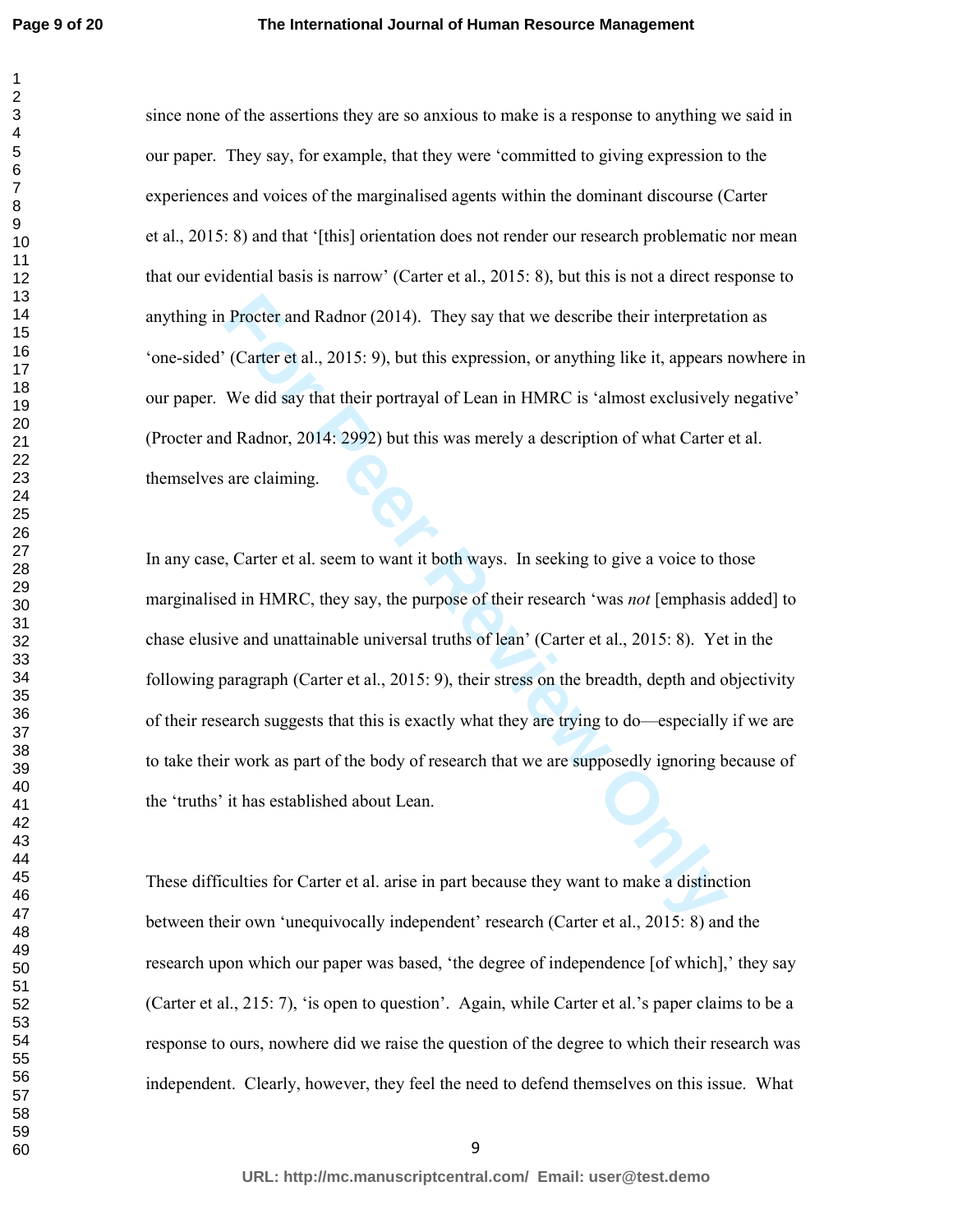precisely is meant by independence in research is, of course, a huge issue in itself, but at the risk of over-simplification we can identify two different ways of looking at it. The first seems to be the degree to which the design and conduct of any project is shaped by the researcher rather than the researched. An 'unequivocal' independence would, in this sense, seem impossible to achieve. Instead, what needs to done is to be as clear as possible (or, perhaps, as clear as necessary) on the researcher-researched relationship and on how this might have shaped the research. Although not always expressed in these terms, this is how we could characterise the usual approach to these issues, and this is what we did in our own paper (Procter and Radnor, 2015: 2983-2987).

clear as necessary) on the researcher-researched relationship and on how shaped the research. Although not always expressed in these terms, this haracterise the usual approach to these issues, and this is what we did in th The second way of looking at independence would regard it as the capacity to avoid having deliberately to distort the research findings in order to make them acceptable to the sponsors of the research. Carter et al. (2015: 8) base their claim to have been 'unequivocally independent' on the fact that one of their papers contains criticism of the leadership of the trade union that had provided support for their research. Looking at things in this way raises some interesting questions. What, for example, would be the degree of criticism necessary in order to demonstrate independence? And would the absence of criticism be taken in itself as evidence of lack of independence? In the event, these are questions we do not have to address, since Carter et al. themselves later provide the evidence that allows us to reject any charges on this count. In being so keen to show that our findings are, in some respects, quite consistent with theirs in being critical of the impact of Lean in HMRC, they do at least succeed in undermining that part of their charge-sheet that accuses us of lack of independence (Carter et al., 2015: 12). At the same time this creates problems for their overall position, since it attempts to locate us simultaneously in thrall and in opposition to senior HMRC management,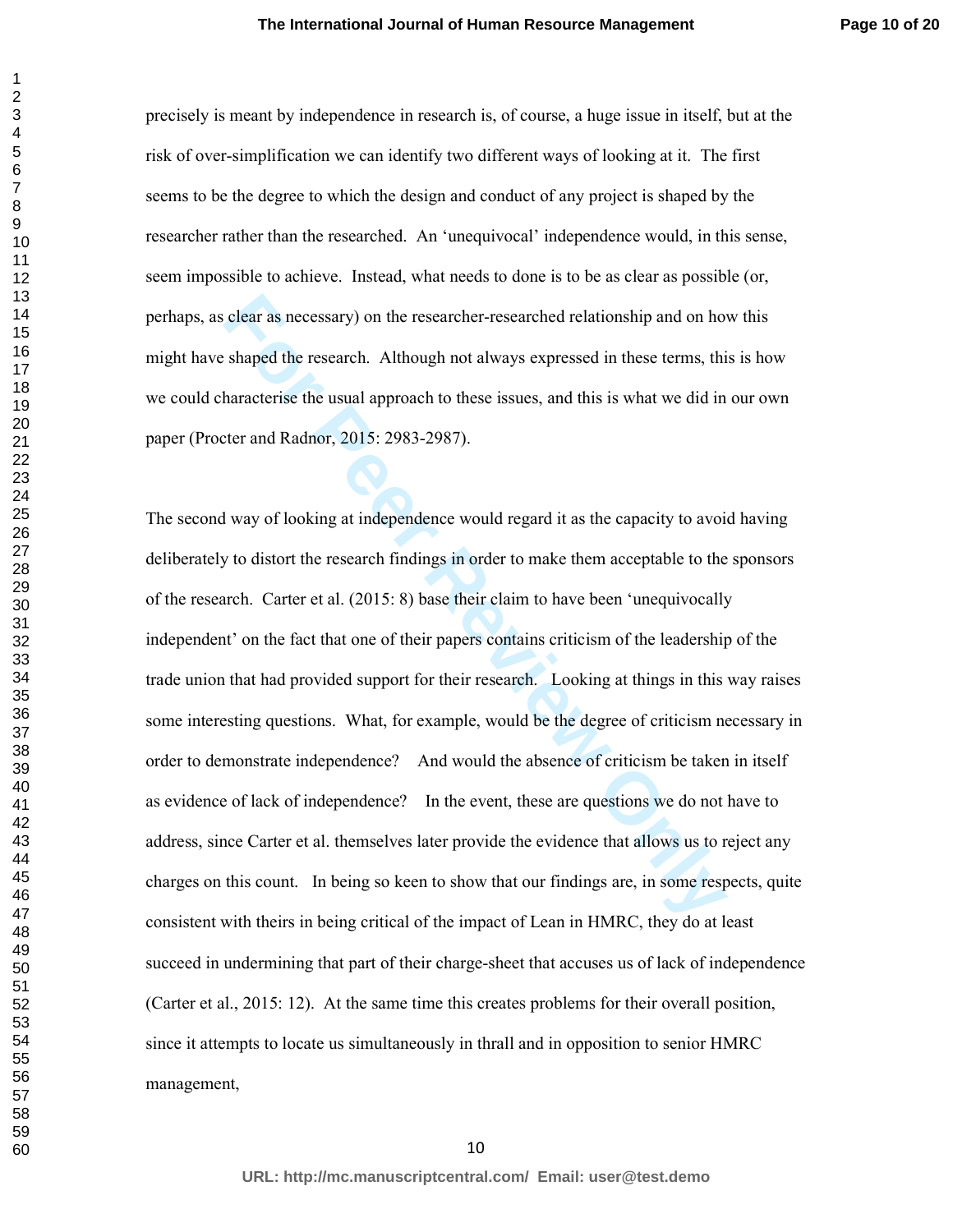It own data. They complain that we do not attach numbers or proportion<br> **For Perrony Conservant CEV** Transferience and the presents to the tem and the tem and interviews with, and focus groups of, staff at a number of diff As for how data might be presented and interpreted, Carter et al. claim that the weight of evidence is in favour of a negative interpretation of Lean. As they show (Carter et al., 2015: 9), this is certainly true of the data generated from their questionnaire survey. This much is not in question. What they also object to, however, is the way we present and interpret our own data. They complain that we do not attach numbers or proportions of staff to particular views or attitudes (Carter et al., 2015: 9-10). There does not seem to be anything particularly remarkable in our doing this. As is clear in the paper, the bulk of our data was drawn from interviews with, and focus groups of, staff at a number of different HMRC sites. Carter et al. might not like the way in which the data was gathered (Carter et al., 2015: 8) but the way in which our analysis was carried out is entirely consistent with it. We make no claims to have obtained structured questionnaire responses from a statistically representative sample of HMRC staff, and it would have made no sense to analyse the data as if it were of this nature.

#### **Teamworking in HMRC**

Carter et al. (2015) also now provide us with some newly available data to consider. Almost without warning, on p. 11 of their paper, they produce a summary of responses to a series of questions they had asked employees about their experience of teamworking in HMRC. Quite why they have made so little use of it in their published work up to this point is not made clear (although see Carter et al., 2011b: 93); nor too is whether there is other data on which they have not yet drawn. Whatever the case, the chief concern of our original paper had been to understand the operation of teamworking in the context of Lean, and we welcome their attempt to make a contribution to this. An examination of the data, however, leaves us with a sense of frustration, since we are not provided with any detail on the design of the survey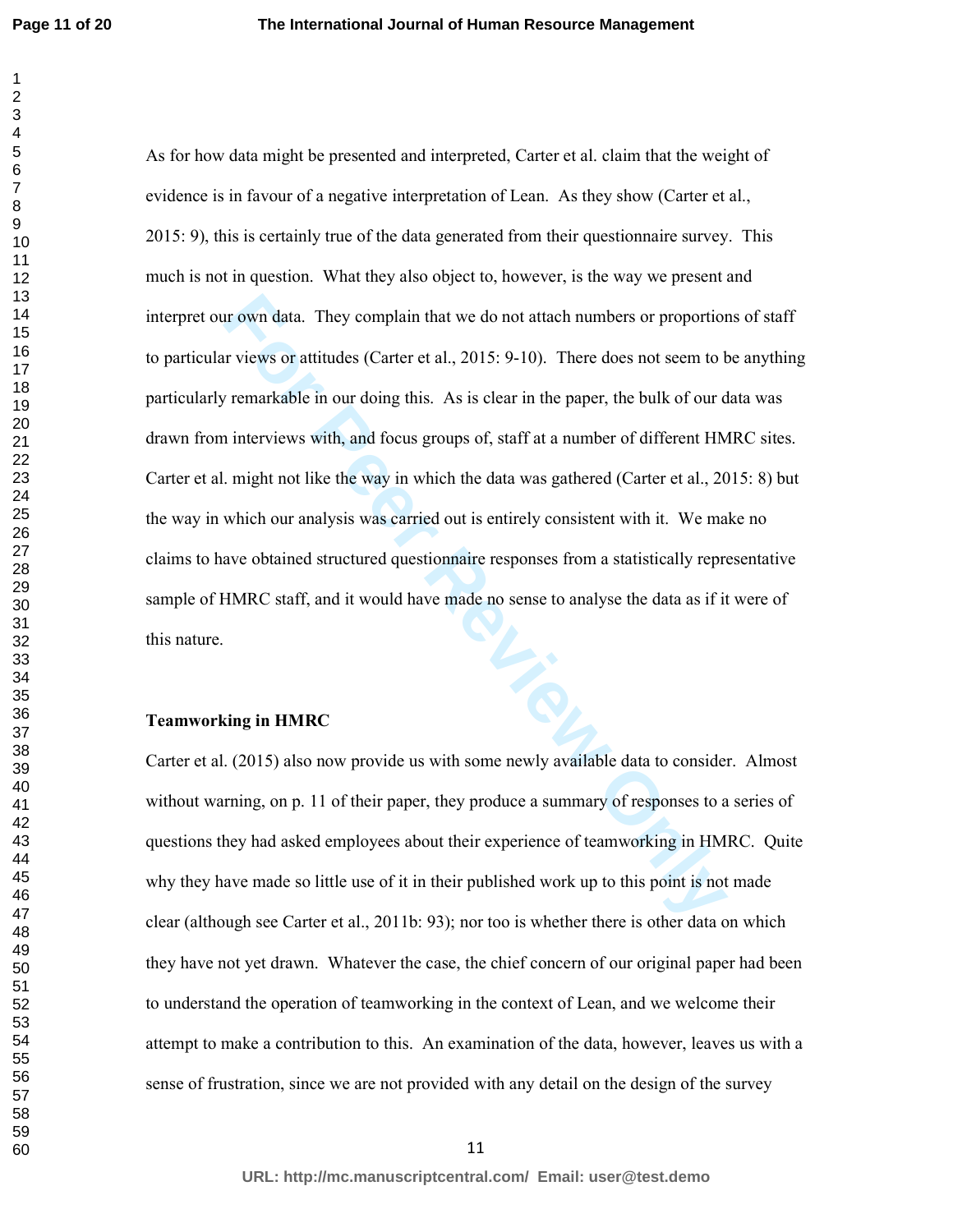items. What constructs are the statements in Carter et al.'s (2015) Table 1 designed to capture? What conceptual framework underpins them? Have the same or similar statements been used in other studies? Why a four-fold scale for responses? Why these four descriptors? In the absence of such information, interpretation of the results can be tentative at best.

alar issue is how Carter et al.'s survey captures change over time. Their<br>example, that the proportion of respondents who 'frequently' experience<br>om team members' is 60% 'before' the introduction of Lean, and 26% 't<br>a Cart One particular issue is how Carter et al.'s survey captures change over time. Their Table 1 shows, for example, that the proportion of respondents who 'frequently' experience 'help received from team members' is 60% 'before' the introduction of Lean, and 26% 'after'. It seems from Carter et al.'s limited description that rather than these figures being based on two separate surveys, one carried out 'before' and the other 'after', those surveyed are asked to provide a 'before' and an 'after' response both at the same time. There are obvious, practical reasons why the data might have to be generated in this way, but the implications of asking this type of this type of question do at least have to be considered.

Carter et al. seem to be aware of these 'before and after' issues at a more general level. They recognise that in their attempts to highlight the adverse aspects of the 'after' situation, they might be accused of portraying the 'before' in too positive a light. Their purpose, they say (Carter et al., 2015: 11), 'is *not* [emphasis added] to present team working before lean as some white-collar idyllic craft'. The situation pre-Lean is portrayed as one in which 'whole case working' was the principle on which work was organized in HMRC (Carter et al., 2015: 11). This portrayal draws on the work of Fisher (2004), who describes a system in which each member of staff was allocated a certain number of cases, with the responsibility for working each of these cases from start to finish. Fisher examines an attempt in one part of a government agency (presumably the Inland Revenue, the main predecessor organization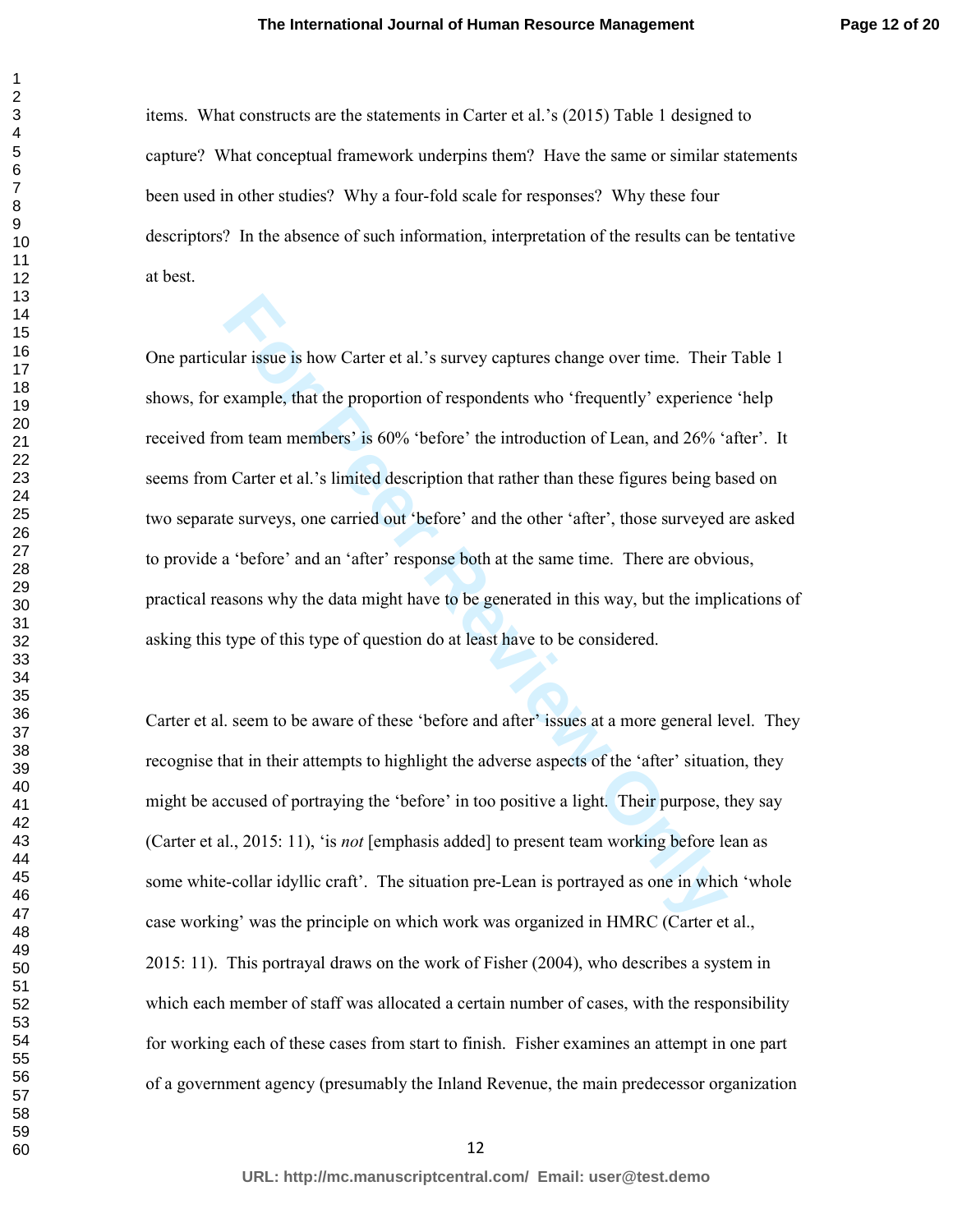of HMRC) to replace this with a system in which work was allocated on the basis of the different tasks involved in each case.

thich examined the widespread introduction and operation of a team-based paralization in the Inland Revenue (Procter and Currie, 2004; Currie and I<br>s research, already referred to above (p. 7), shows how whole-case work<br>al Fisher's work is valuable here, but it is only one part of the overall picture. Carter et al. make no mention here of the work of one of us (carried out at roughly the same time as Fisher's) which examined the widespread introduction and operation of a team-based system of work organization in the Inland Revenue (Procter and Currie, 2004; Currie and Procter, 2003). This research, already referred to above (p. 7), shows how whole-case working (or 'individual allocations') was replaced by 'group allocations': in other words, cases were allocated not to individual employees but to groups or teams. It was then largely left to the teams (or at least to the team leaders) to decide how to divide up the work associated with their allocation. This discretion meant that some degree of whole-case working could be retained, but to describe the system as being essentially of this nature would be to ignore the widely-acknowledged effects of the introduction of group- or team-based allocations. The more general point, as we argued in our original paper (Procter and Radnor, 2014: 2993), is that any 'impact' of Lean will depend to some degree on the nature of the setting into which it is introduced. An understanding of the 'after', in other words, is likely to be enhanced by an understanding of the 'before'.

We accept that calls to Carter et al. to engage positively with this earlier work (let alone with Procter and Radnor, 2014) are unlikely to be heeded, since by this stage in their paper (2015: 12) they seem to have convinced themselves that our paper was motivated by an attempt to do them down. In an attempt to counter this, and based on reading our paper 'dispassionately', they point to how little evidence we provide to 'undermine' (Carter et al., 2015: 12) their case. 'On the contrary,' they say (Carter et al., 2015: 12), 'many of their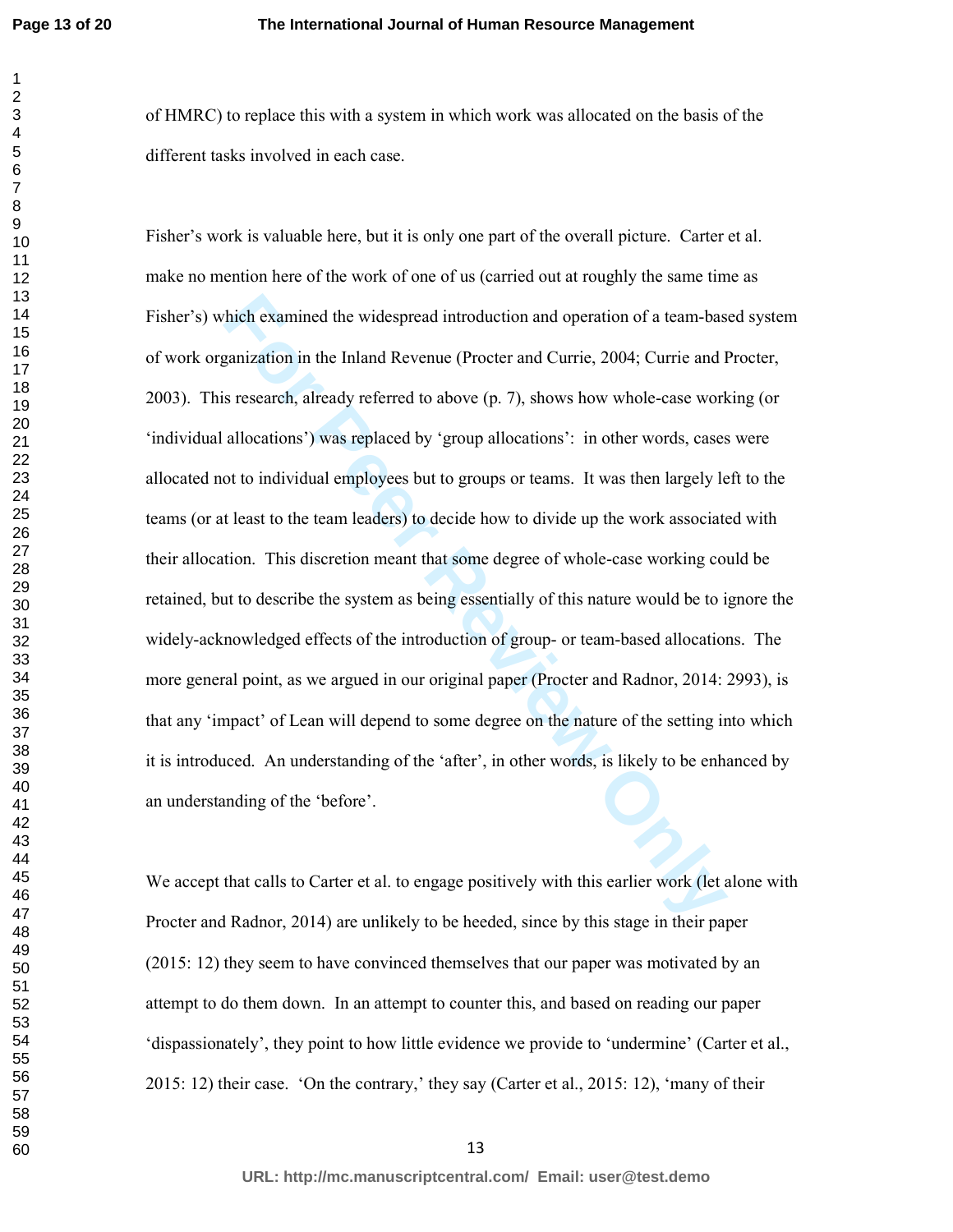quotes are quite consistent with our studies'. They point to the evidence we present on feelings of deskilling and on lack of involvement in the development of working practices. Our attempts then, apparently, to 'ameliorate the negative representation of lean' make our defence 'Maginot-like in its effectiveness' (Carter et al., 2015: 12). We 'undermine' our 'positive portrayal of teamworking' by quoting a member of HMRC staff who was dismissive of daily team meetings (Carter et al., 2015: 13).

of daily team meetings (Carter et al., 2015: 13).<br> **Example 12** trav-person argument of the crudest kind. Carter et al. set up our paper<br> **Example 12** trave-leader for Lean and a direct assault on their own we<br>
been ten th All this is straw-person argument of the crudest kind. Carter et al. set up our paper as aiming to act simultaneously as a cheer-leader for Lean and a direct assault on their own work. In neither respect can this claim be substantiated. What it does allow them to do, however, is to portray what we say as a failure to meet our objectives. We are 'unsuccessful' only if, as Carter et al. (2015: 15) assume, we were determined to 'extricate a positive message' from this data; or make a case 'for' lean teamworking. 'In sum,' they say, 'Procter and Radnor's evidence is strikingly contradictory' (Carter et al., 2015: 13). It clearly is to Carter et al., but only because of how they choose to portray our argument in the first place. Others, we are sure, are capable of making their own judgements.

#### **The 2010 Civil Service People Survey**

The fifth and final set of issues raised by Carter et al. concerns the interpretation of the 2010 Civil Service People Survey. We had used the survey in our paper as another source of data on employee attitudes to Lean and to teamworking. It was clear that it was incumbent on any interpretation of these things to at least to take the survey's results into account. Carter et al. are very defensive on this. They claim first of all that we 'misrepresent [their] use of this evidence by incorrectly stating that the Civil Service People Survey (CSPS) is cited in Carter et al. (2013a)' (Carter et al., 2015, p. 14). Carter et al. (2015) are simply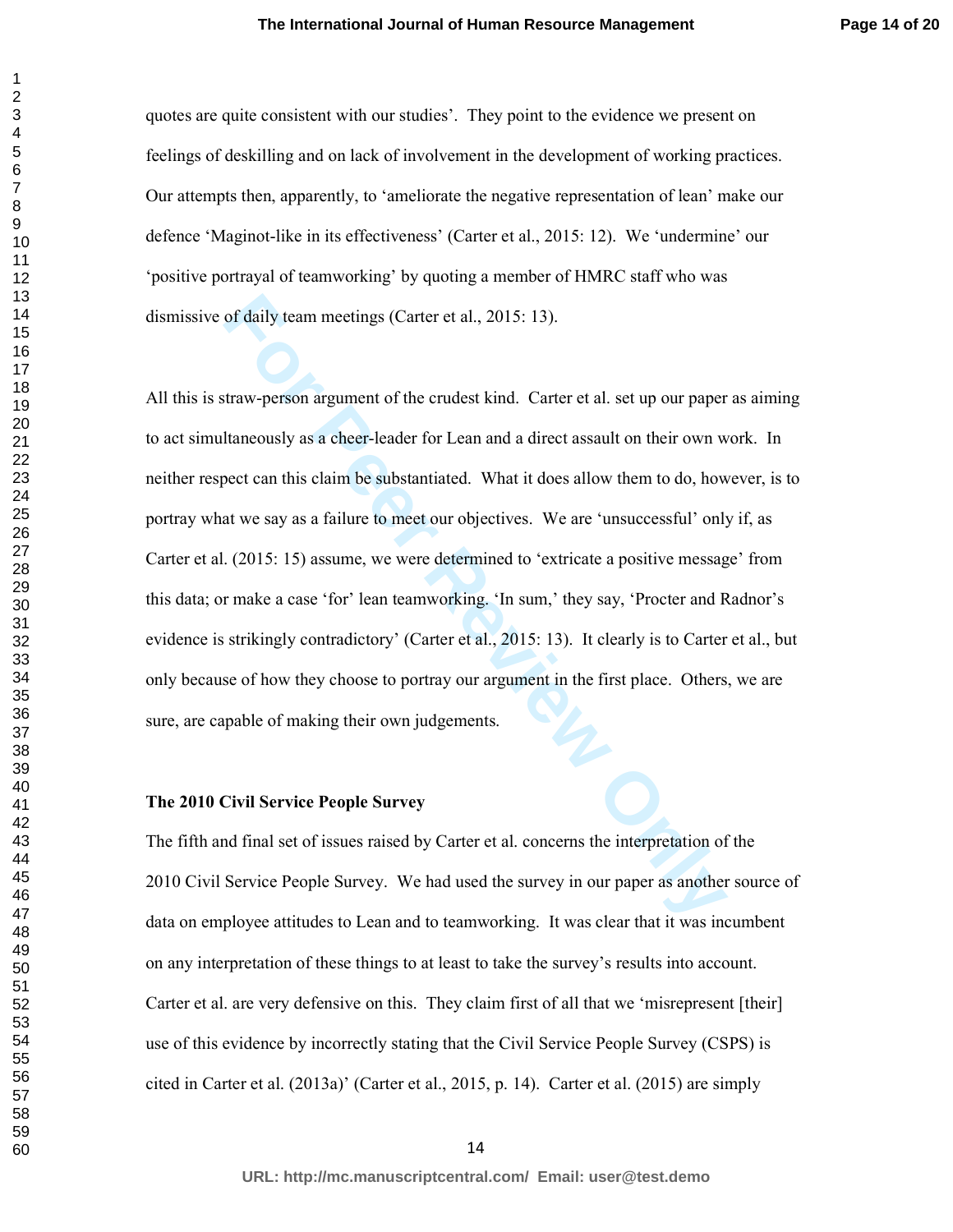#### **The International Journal of Human Resource Management**

wrong here. The reference contained in this (2013a) paper is a report of the Treasury Select Committee (2011), but Carter et al. seem to be under the impression that the committee undertook its own employee opinion survey across the civil service. In fact, the committee's report draws on the data generated by the Civil Service People Survey (see Treasury Select Committee, 2011: para. 42). If we go back to the original source, in other words, it is true, as we said, that this is the data on which Carter et al. rely.

at this is the data on which Carter et al. rely.<br> **For Peer System** they thought the survey was. In one of Carter et al.'s papers<br>
1) there is a Treasury Select Committee report cited as being a 2010 (rat<br>
review on what t It is, in fact, very difficult to understand what Carter et al. were trying to do with this survey—or even what they thought the survey was. In one of Carter et al.'s papers (2011a: 121) there is a Treasury Select Committee report cited as being a 2010 (rather than a 2011) publication, but this does not appear in the paper's list of references. It is not clear whether the date is wrong or whether this is a different report. Reference is made in Carter et al. (2011a) to a *Guardian* newspaper article on the subject, but the article does not seem to have appeared on the date that they cite. In their current paper, the citation again is of an unreferenced 2010 report from the Treasury Select Committee (Carter et al., 2015: 14), but their use of the CSPS data suggests that it is the 2011 report that they mean. The source of the description of the HMRC workforce as the 'most unhappy' of any government department (Carter et al., 2015:14) is thus not very clear--the 2011 report, in drawing on the CSPS data, refers generally to the level of 'engagement' of staff (Treasury Select Committee, 2011, paras 40-51). All in all, a rather confused picture emerges from what Carter et al. are trying to do with these sources.

Notwithstanding this, they now seem keen to engage with some of the detail of the CSPS, for the survey apparently reveals 'potential errors' in our line of argument (Carter et al., 2015: 14). We said in our original paper that the CSPS 'shows working as a member of a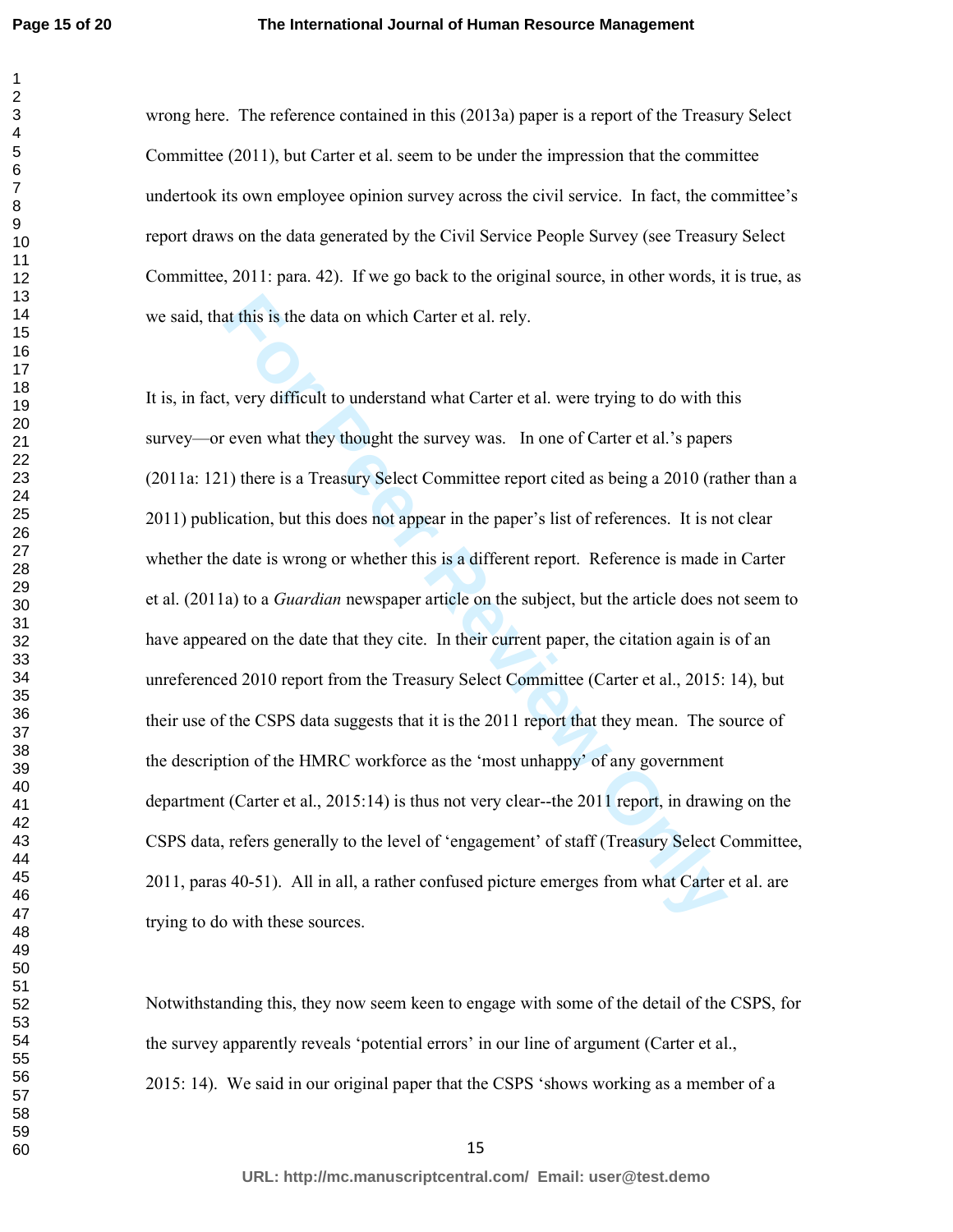to help when things get difficult in my job'. For Carter et al. (2015: 14<br>ir earlier arguments about 'genuine' autonomy in organic teams, such fi<br>ormal group and collegiate solidarity rather than technical questions of h<br>n team to be the most positive aspect of work amongst those surveyed in HMRC' (Procter and Radnor, 2015: 2993). This was not a huge claim, and, on the basis of the bald figures, it is not one that can easily be denied. Carter et al, however, are determined that even these figures have to be seen in a particular way. From the survey it can be seen that 82% of HMRC employees responded positively to the statement, 'The people in my team can be relied upon to help when things get difficult in my job'. For Carter et al. (2015: 14), in an echo of their earlier arguments about 'genuine' autonomy in organic teams, such figures 'reflect informal group and collegiate solidarity rather than technical questions of lean and teamworking'. Now, we can leave to one side questions of whether these two things can and should be seen as so distinct from each other, but we do need to ask what gives Carter et al. this insight into the minds of the respondents of the survey. Similarly, in explanation of the figure of 76% who responded positively to the statement, 'The people in my team can be relied upon to help when things get difficult in my job,' Carter et al. (2015: 15) say that this 'has to be seen in the context of the belief that this was despite senior management and lean working, not because of it'. The idea of '[having] to be seen in the context of seems to have no meaning here beyond the contention that the figure of 76% should be disregarded because it does not tally with the conclusions at which Carter et al. have already arrived.

Carter et al. (2015: 15) also draw attention to a combination of data that suggests that HMRC employees regard front-line management in a more positive way than they do senior management. Quite what point Carter et al. are trying to make here is not clear, but we would accept that both our work and theirs might have placed greater emphasis on the role played by front-line and other middle-level managers. Carter et al. should, however, be aware of the implications of this. If front-line and other middle-level managers are to be looked at as more than just passive, downward communicators of the policies of their more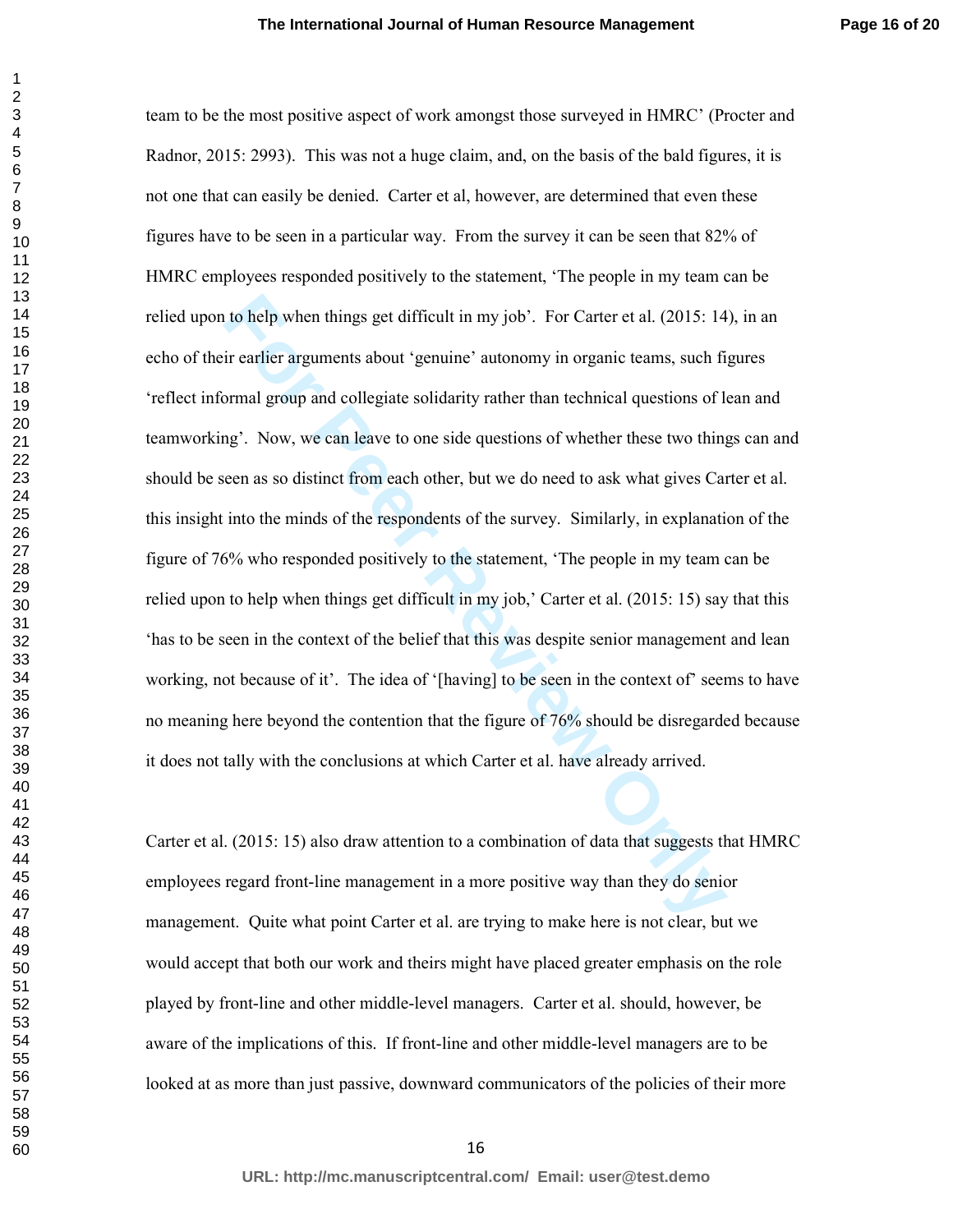**Page 17 of 20**

senior colleagues—if, in other words, in line with other work on the role of middle managers (see eg Currie and Procter, 2005), they are to be recognised as being active agents in the implementation or translation of phenomena such as Lean—then this opens up a potentially important source of variation in the experience of employees, a variation whose mere existence Carter et al. are at such pains to deny.

#### **Conclusions**

**Example 10** and a direct way what we actually said, they mount a full-scale cook and launch a direct way what we actually said, they mount a full-scale cook and launch a full-scale attack on ours. As our response demonstr It is difficult to see why Carter et al. have responded to our paper in the way that they have. Rather than address in a direct way what we actually said, they mount a full-scale defence of their own work and launch a full-scale attack on ours. As our response demonstrates, the attack is largely unsuccessful. On some things—what they say our paper said about their work, for example, or their use of the CSPS—they are simply wrong; on others—our use of certain concepts, our motivations and findings—they grossly misrepresent our position; on still others—the significance of the CSPS data, the nature of teamworking in HMRC before and after Lean—their interpretations are, at best, highly questionable.

Underpinning their response seems to be a certain measure of insecurity. Carter et al.'s (2015) identification with a labour process approach, their methods and motivations, the independence of their research, the danger of giving a rose-tinted picture of work in HMRC before Lean—on all these things they seem almost too eager to proclaim the strength of their position. A process of self-appraisal might have been welcome if it had resulted in an acknowledgement that in certain places their position was not so strong, and, with this acknowledgement, given rise to a desire, if not to effect reconciliation between their work and ours, then at least to recognise why differences in views existed and might persist.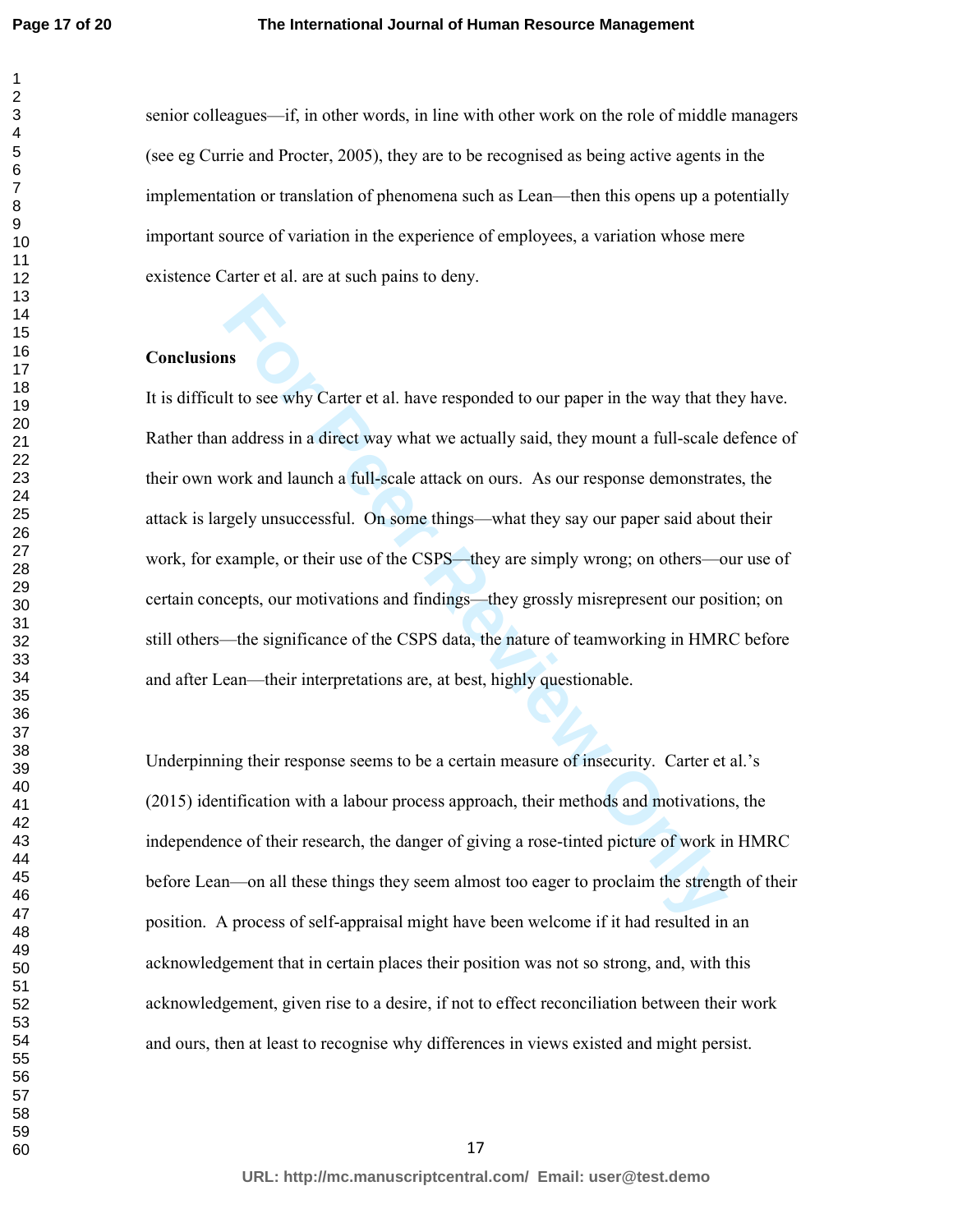What we get instead, however, is a defensiveness which manifests itself in egocentrism and what can only be described as arrogance. The egocentrism is evident in Carter et al.'s apparent assumption that our paper was designed primarily as an attack on their work. Our paper looked at Lean in HMRC and, as such, it would have been perverse for it to have ignored the work of Carter et al.—and our findings did carry some more or less direct implications for them. In particular, we pointed to their neglect of analysis at the level of team—a point that, in now more fully producing and analysing data on the subject, they seem implicitly to acknowledge. Our primary concern in the paper, however, was to use the case of HMRC to explore more generally the relationship between Lean and teamworking.

In particular, we pointed to their neglect of analysis at the learnthin that, in now more fully producing and analysing data on the subject, o acknowledge. Our primary concern in the paper, however, was to use to explore m The academic arrogance of Carter et al. is evident throughout their response to our paper. They feel they are in a position to say what secondary sources we should have used, what research questions we should have addressed, what research methods we should have employed, how the data should have been interpreted and what conclusions we should have come to. Our chief offence seems to be to have said something different to them on a subject they regard as their own property. Rather than constructive engagement, however, what they offer is little more than: 'we are right: you must be wrong'. This reply to their response is not offered in the same spirit, and we hope that it allows readers of both papers to arrive at their own conclusions.

#### **References**

- Baldry, C., Bain, P., & Taylor, P. (1998). Bright satanic offices: Intensification, control and 'team Taylorism'. In P. Thompson and C. Warhurst (eds), *Workplaces of the Future* (pp. 163-183). London: Palgrave Macmillan.
- Bouville, G., & Alis, D. (2014). The effects of lean organizational practices on employees' attitudes and workers' health: Evidence from France. *The International Journal of Human Resource Management*, *25*, 3016-3037.
- Braverman, H. (1974). *Labor and Monopoly Capital: The Degradation of Work in the Twentieth Century*. New York & London: Monthly Review Press.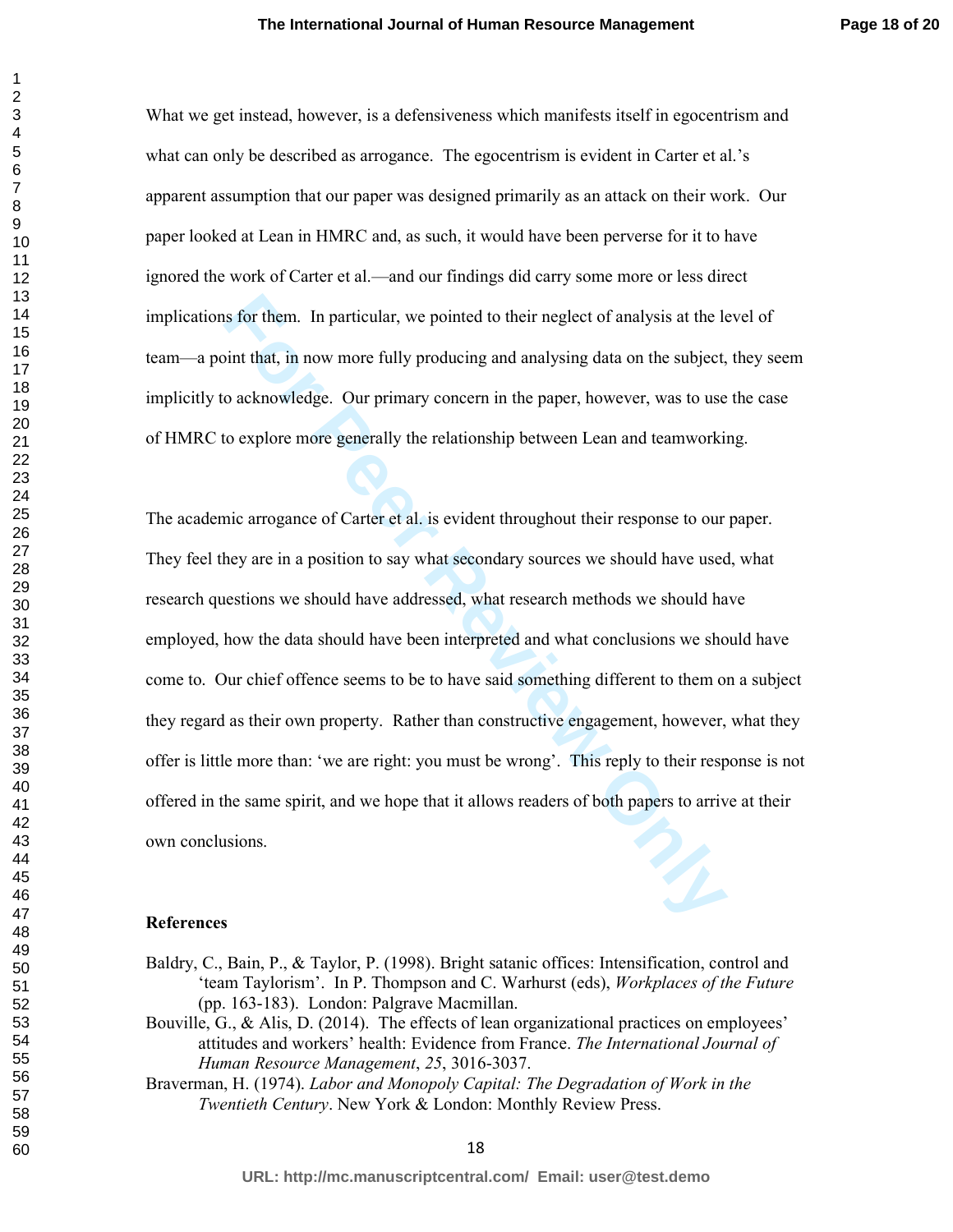60

Carter, B., Danford, A. Howcroft, D., Richardson, H., Smith, A., & Taylor, P. (2011a). Lean and mean in the civil service: The case of processing in HMRC. *Public Money and Management*, *31*, 115-122.

- Carter, B., Danford, A. Howcroft, D., Richardson, H., Smith, A., & Taylor, P. (2011b). "All they lack is a chain": Lean and the new performance management in the British civil service. *New Technology, Work and Employment*, *26*, 83-97.
- Carter, B., Danford, A. Howcroft, D., Richardson, H., Smith, A., & Taylor, P. (2013a). Taxing times: Lean working and the creation of (in)efficiencies in HM Revenue and Customs. *Public Administration*, *91*, 83-97.
- Carter, B., Danford, A. Howcroft, D., Richardson, H., Smith, A., & Taylor, P. (2013b). "Stressed out of my box": Employee experience of lean working and occupational ill health in clerical work in the UK public sector. *Work, Employment and Society*, *27*, 747-767.
- Carter, B., Danford, A. Howcroft, D., Richardson, H., Smith, A., & Taylor, P. (2015). Uncomfortable truths – Teamworking under lean in the UK. *The International Journal of Human Resource Management*, *XX*, xxx-xxx.
- Civil Service People Survey 2010 (2011). https://data.gov.uk/dataset/civil-service-peoplesurvey-2010/.
- Cullinane, S., Bosak, J., Flood, P., & Demerouti, E. (2014). Job design under lean manufacturing and the quality of working life: A job demands and resources perspective. *The International Journal of Human Resource Management*, *25*, 2996-3015.
- Currie, G., & Procter, S. (2003). The interaction of human resource management policies and practices with the implementation of teamworking. *The International Journal of Human Resource Management*, *14*, 581-599.
- Currie, G., & Procter, S. (2005). The antecedents of middle managers' strategic contribution: The case of a professional bureaucracy. *Journal of Management Studies*, *42*, 1325-1356.
- Danford, A. (1999). *Japanese Management Techniques and British Workers*. London & New York: Mansell.
- Delbridge, R. (1998). *Life on the Line in Contemporary Manufacturing: The Workplace Experience of Lean Production and the 'Japanese' Model*. Oxford & New York: Oxford University Press.
- Dantord, A. Howcrott, D., Richardson, H., Smith, A., & Taylor, P. (201<br>
ersested out of my box": Employee experience of lean working and occup<br>
reased out of my box": Employee experience of lean working and occup<br>
readth i De Koeijer, R., Paauwe, J., & Huijsman, R. (2014). Toward a conceptual framework for exploring multilevel relationships between lean management and six sigma, enabling HRM, strategic climate and outcomes in healthcare. *The International Journal of Human Resource Management*, *25*, 2911-2925.
- Fisher, M. (2004). The crisis of civil service trade unionism: A case study of call centre development in a civil service agency. *Work, Employment and Society*, *18*, 157-177.
- Landsbergis, P., Cahill, J., & Schnall, P. (1999). The impact of lean production and related new systems of work organization on worker health. *Journal of Occupational Health Psychology*, *4*, 108-130.
- Lewchuk, W., & Robertson, D. (1997). Production without empowerment: Work reorganization from the perspective of motor vehicle workers. *Capital and Class*, *19*, 37-64.
- Lindsay, C., Commander, J., Findlay, P., Bennie, M., Corcoran, E., & Van Der Meer, R. (2014). "Lean", new technologies and employment in public health services: Employees' experiences in the National Health Service. *The International Journal of Human Resource Management*, *25*, 2941-2956.